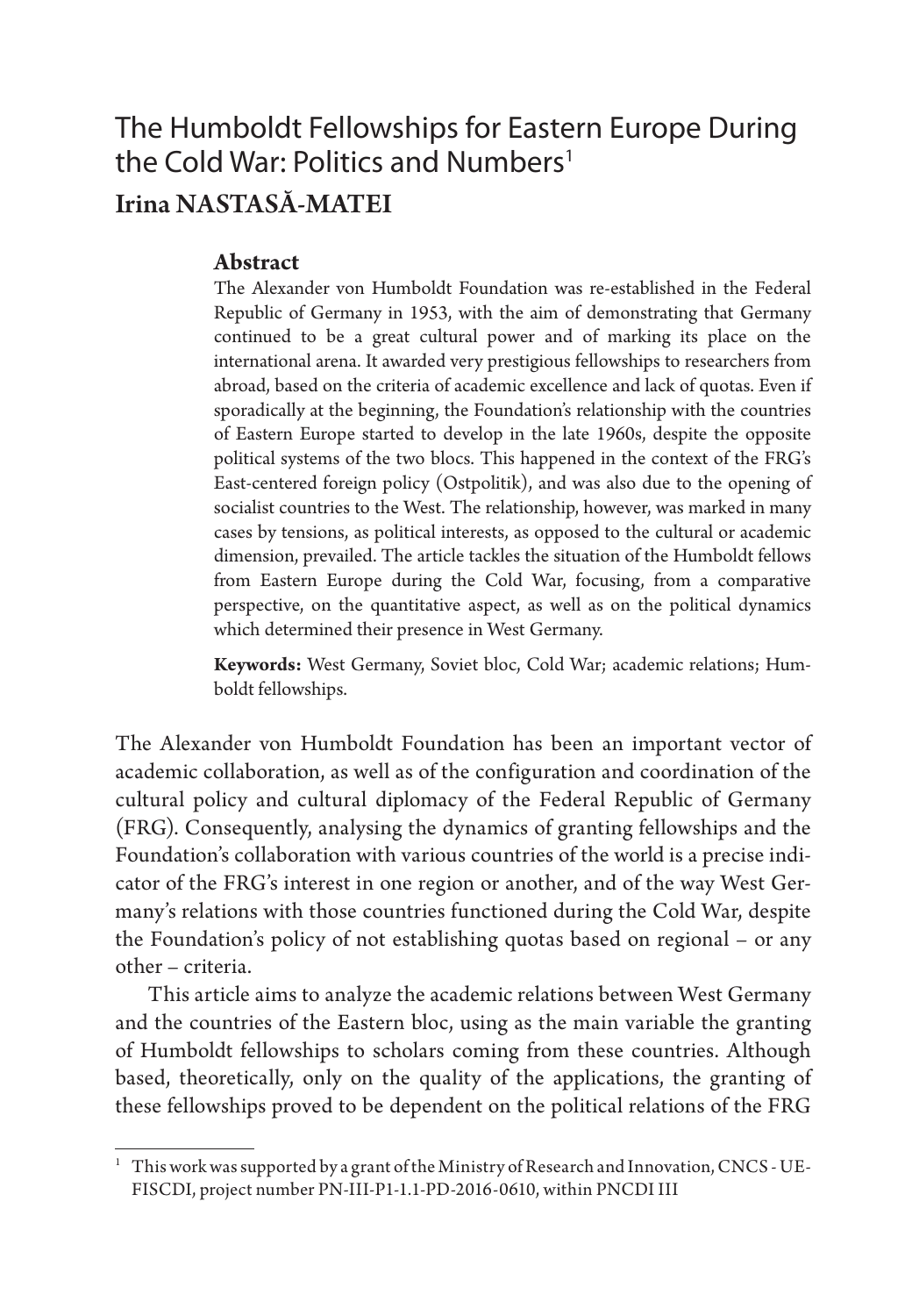with the states from where the applications were received, since the access to information and a greater number of applications meant automatically a greater number of recipients. In addition, the political issues involved in the decisionmaking process, and especially in the implementation of the West German offer, were decisive.

The analysis of the relationship between the FRG and the countries of the Soviet bloc reveals a rather coherent policy promoted by West Germany towards the socialist countries. One can notice certain specific features of this collaboration, which proved to be common in the relationship with all these countries and which were mainly due to the political regimes in power at the time - communist, autoritarian regimes, based on planning and control - and to the loyalty level towards USSR or GDR, which varied. However, the comparative analysis highlights also the differences in the academic exchange dynamics, due to the same factors as the similarities: a various and fluctuating level of ideological control in each socialist country during the Cold War, and a fluctuating dynamic of relations within the Soviet bloc, especially concerning the other communist countries' relations with the German Democratic Republic and with the USSR.

The topic of the academic exchange between the FRG and the countries of the Eastern bloc should be placed in the context of relatively recent scholarly developments in Cold War studies. While, traditionally, the literature regarding the Cold War focused on political, military and economic developments, which favored the perspective of conflict and rivalry between the two sides, new approaches increasingly focus on instances of collaboration and exchange. These perspectives go beyond the long-established paradigm of dichotomy and antagonism between Good vs. Evil, Capitalism vs. Communism, Liberal vs. Authoritarian regimes. These analyses show that the Iron Curtain was, in fact, a "semipermeable membrane"2 or a "nylon curtain"3 , and that cooperation and joint efforts between the East and West were possible, and did indeed occur. This happened, for example, in those cases when both blocs were fighting against

<sup>2</sup> Michael David-Fox, "The Iron Curtain as Semi-Permeable Membrane: The Origins and Demise of the Stalinist Superiority Complex", in Patryk Babiracki and Kenyon Zimmer, eds., *Cold War Crossings: International Travel and Exchange Across the Soviet Bloc, 1940s-1960s* (College Station: Texas A&M University Press, 2014), 14-40.

<sup>3</sup> György Péteri, *Nylon Curtain: Transnational and Transsystemic Tendencies in the Cultural Life of State-Socialist Russia and East-Central Europe* (Trondheim: Program on East European Cultures and Societies, 2006). See also Simo Mikkonen, Pia Koivunen, eds., *Beyond the Divide: Entangled Histories of Cold War Europe* (New York: Berghahn Books, 2015); Sari Autio-Sarasmo and Brendan Humphreys, eds., *Winter Kept Us Warm: Cold War Interactions Reconsidered*. (Aleksanteri Cold War Series). (Helsinki: University of Helsinki Press, 2010).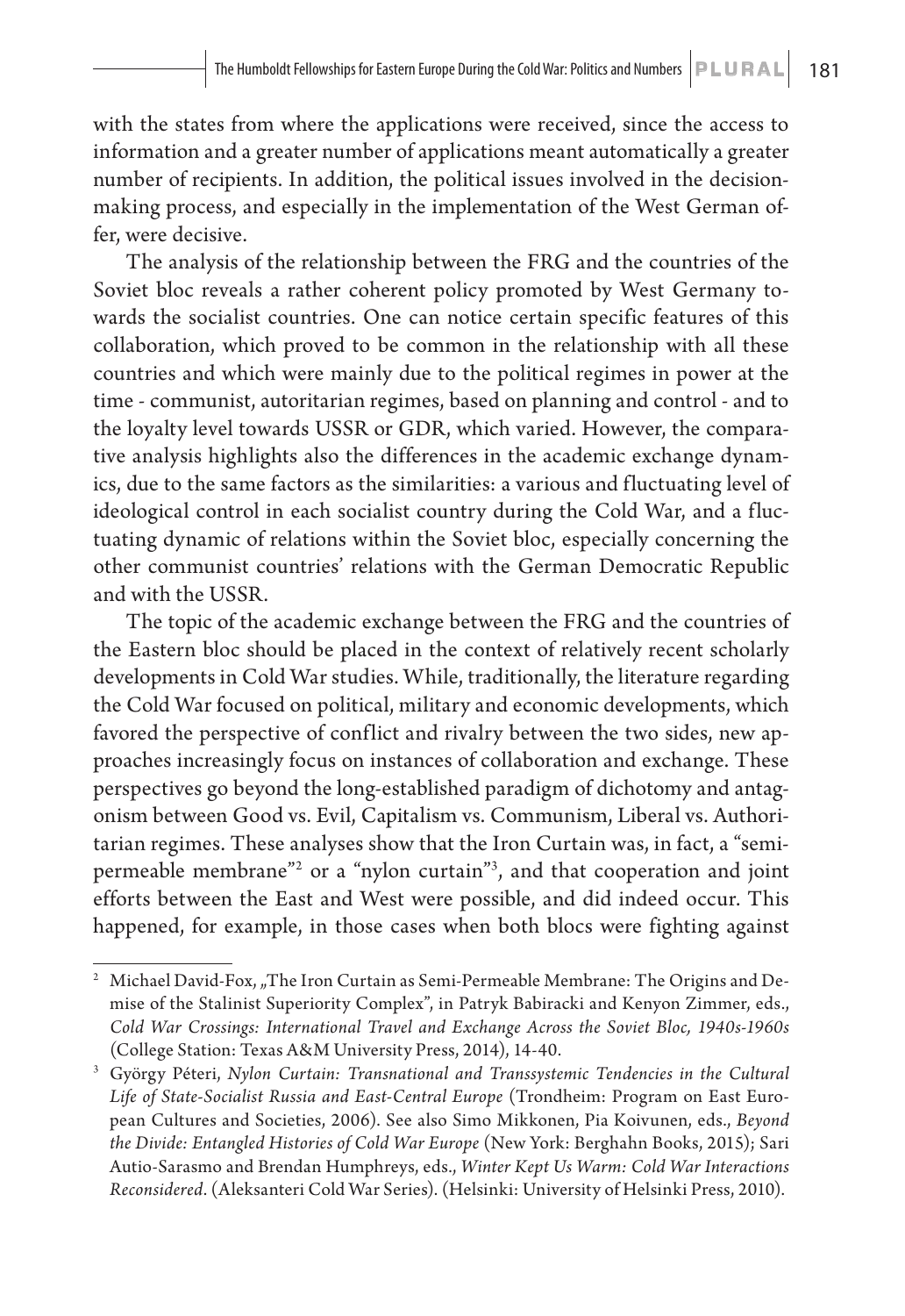common threats, such as epidemics, or when the exchange of medical knowledge and the shared efforts towards producing a vaccine ignored the existing political and ideological barriers<sup>4</sup>. The pursuit of leisure was another instance in which the borders were more easily crossed. Tourism across the Iron Curtain was also a part of the "cultural diplomacy" or "soft power"5 projected by the states involved<sup>6</sup>. In this respect, particularly notable are some relatively recent works on the cultural diplomacy of the Soviet Union<sup>7</sup>, the research discussing the United States' soft power strategies in Eastern Europe and the USSR<sup>8</sup>, as well as certain recent publications in the field of scienctific and academic diplomacy, which focus on the period of the Cold War9 .

Academic and student migration are complex phenomena which cannot be completely covered or explained by the concepts of "cultural diplomacy" or "soft power." However, they can be viewed as exemplary models of these notions. Significant and innovative literature has been published on the patterns of cultural and academic collaboration between East and West<sup>10</sup>, as well as

<sup>4</sup> See Dora Vargha, *Polio Across the Iron Curtain: Hungary's Cold War with an Epidemic* (Cambridge: Cambridge University Press, 2018).

<sup>&</sup>lt;sup>5</sup> A concept introduced by Joseph Nye for describing the strategy of exercising influence or ascendancy by using the strategy of appeal and attraction instead of force or coercion ("hard power"). See Joseph S. Nye, "Soft Power", in *Foreign Policy* 80, no. 3 (1990): 153–171.

<sup>6</sup> Sune Bechmann Pedersen, Christian Noack, eds., *Tourism and Travel during the Cold War. Negotiating Tourist Experiences Across the Iron Curtain* (London: Routledge, 2020). 7 Michael David-Fox, *Crossing Borders: Modernity, Ideology, and Culture in Soviet Russia* (Pitt-

sburgh: University of Pittsburgh Press, 2015); Michael David-Fox, *Showcasing the Great Experiment: Cultural Diplomacy and Western Visitors to the Soviet Union, 1921-1941* (New York: Oxford University Press, 2012). See also Frederick Barghoorn, *The Soviet Cultural Offensive: The Role of Cultural Diplomacy in Soviet Foreign Policy* (Westport: Greenwood Press, 1976); Nigel Gould-Davies, "The Logic of Soviet Cultural Diplomacy", in *Diplomatic History* 27, no. 2 (2003): 193–214.

<sup>8</sup> Walter L. Hixson, *Parting the Curtain: Propaganda, Culture, and the Cold War, 1945-1961* (New York: St. Martin's Press, 1997).

<sup>9</sup> Pierre-Bruno Ruffini, *Science and Diplomacy. A New Dimension of International Relations* (New York: Springer, 2017); Alison Kraft, Carola Sachse, *Science, (Anti-)Communism and Diplomacy. The Pugwash Conferences on Science and World Affairs in the Early Cold War* (Leiden: Brill, 2019); Glenn E. Schweitzer, *Scientists, Engineers, and Two-Track Diplomacy: A Half-Century of U.S.-Russian Interacademy Cooperation* (Washington, DC: National Academies Press, 2004).

<sup>&</sup>lt;sup>10</sup> Denis Kallen, "New Perspectives on Academic Exchange Between Eastern and Western Europe", in *Higher Education in Europe* 15, no. 1 (1990): 12-22; Allen H. Kassof, "Scholarly Exchanges and the Collapse of Communism", in *Soviet and Post-Soviet Review* 22, no. 3 (1995): 263-274; Liping Bu, "Educational Exchange and Cultural Diplomacy in the Cold War", in *Journal of American Studies* 33, no. 3, Part 1: Women in America (December 1999): 393-415; Jeroen van Dongen, ed., *Cold War Science and the Transatlantic Circulation of Knowledge* (Leiden: Brill, 2015).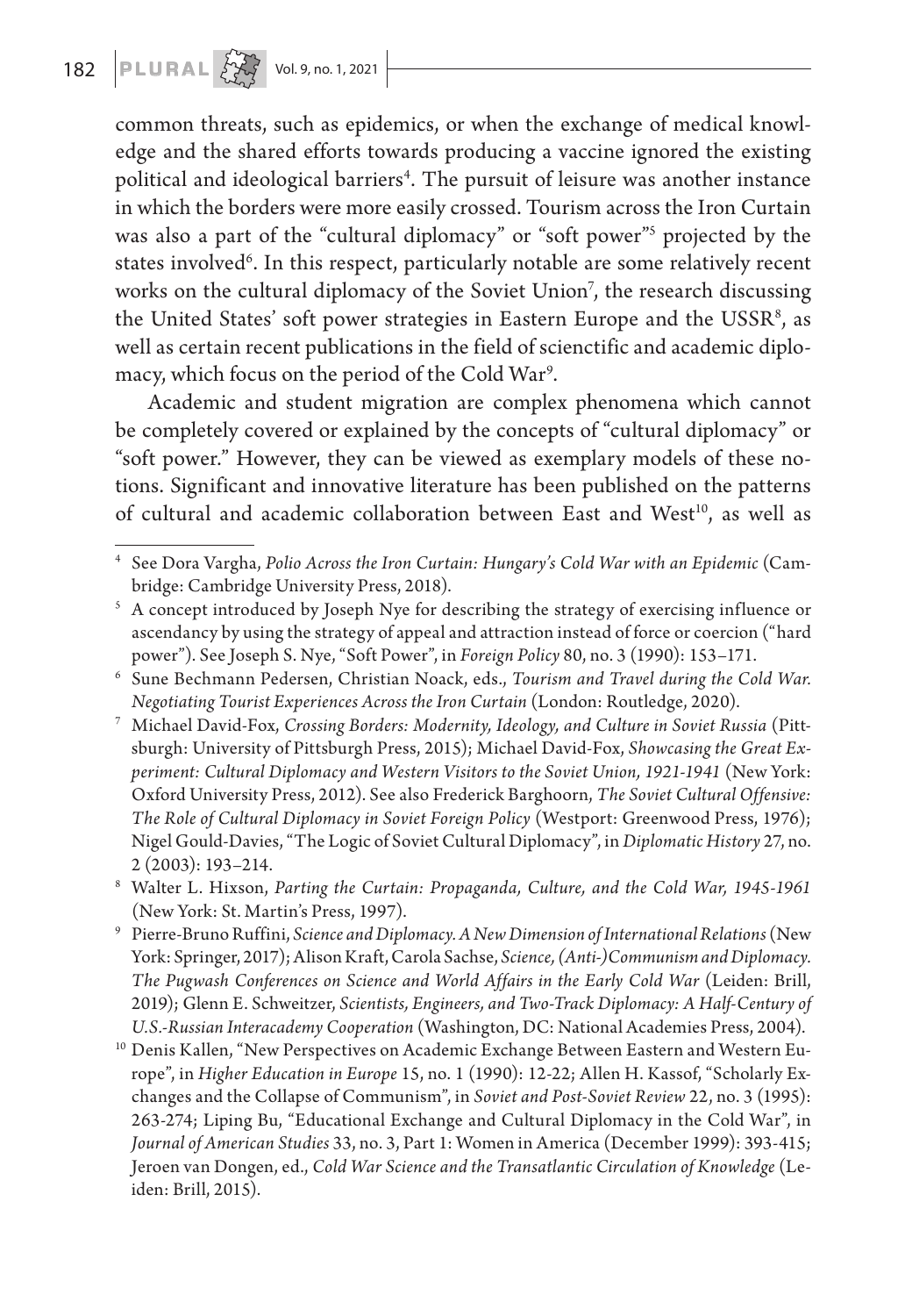concerning the relevant case studies<sup>11</sup>. However, the topic of the 'soft power' role of the academic exchanges between Soviet Russia and the United States has held pride of place<sup>12</sup>, while equaly interesting case studies, which did not involve these two superpowers as main actors, are still underresearched. This is also the case of the fellowship system established by the Federal Republic of Germany during the Cold War, a subject which still needs to be researched and analyzed in depth. The literature on the relations and academic collaboration between West Germany and various East European countries is also scarce – at least if one takes into account publications printed in English or German. This state of the art makes it difficut to establish the proper context in which this variety of academic migration patterns unfolded.

This article deals, in particular, with the granting of fellowships by the Alexander-von-Humboldt Foundation to scholars from Yugoslavia, Poland, Hungary, Bulgaria, Romania, Czechoslovakia and the USSR.

#### **The relations between the FRG and the countries of the Eastern bloc**

The Federal Republic of Germany was established on May 23, 1949, and consisted of three – out of the four - military occupation zones: the French, the British and the US-American. On October 7, 1949, the German Democratic Republic was founded, as a socialist state, in the former Soviet zone. Both German states claimed to be the "true" Germany, refusing for a long period to recognize each other and, implicitly, to maintain relations of any kind.

In the first years after the establishment of West Germany, its relations with the countries of Eastern Europe were very limited, for obvious reasons. The FRG was primarly concerned with its reconstruction and with the development of a strong, sustainable political and economic system. Consequently, its most important partners at this time could only be other Western states, which were economically strong and with which the FRG shared the same economic values and the same political system. Therefore, the 1950s were marked by the strengthening of West Germany's relationship with countries such as Great Britain and the United States, which invested in the reorganiza-

<sup>11</sup> See, for example: Ludovic Tournès, Giles Scott-Smith, eds., *Global Exchanges: Scholarships and Transnational Circulations in the Modern World* (Oxford & New York: Berghahn Books, 2017).

<sup>12</sup> See: Yale Richmond, *Cultural Exchange and the Cold War: Raising the Iron Curtain* (University Park: Pennsylvania State University Press, 2003); Campbell F. Scribner, "American Teenagers, Educational Exchange, and Cold War Politics", in *History of Education Quarterly* 57, no. 4 (2017): 542-569.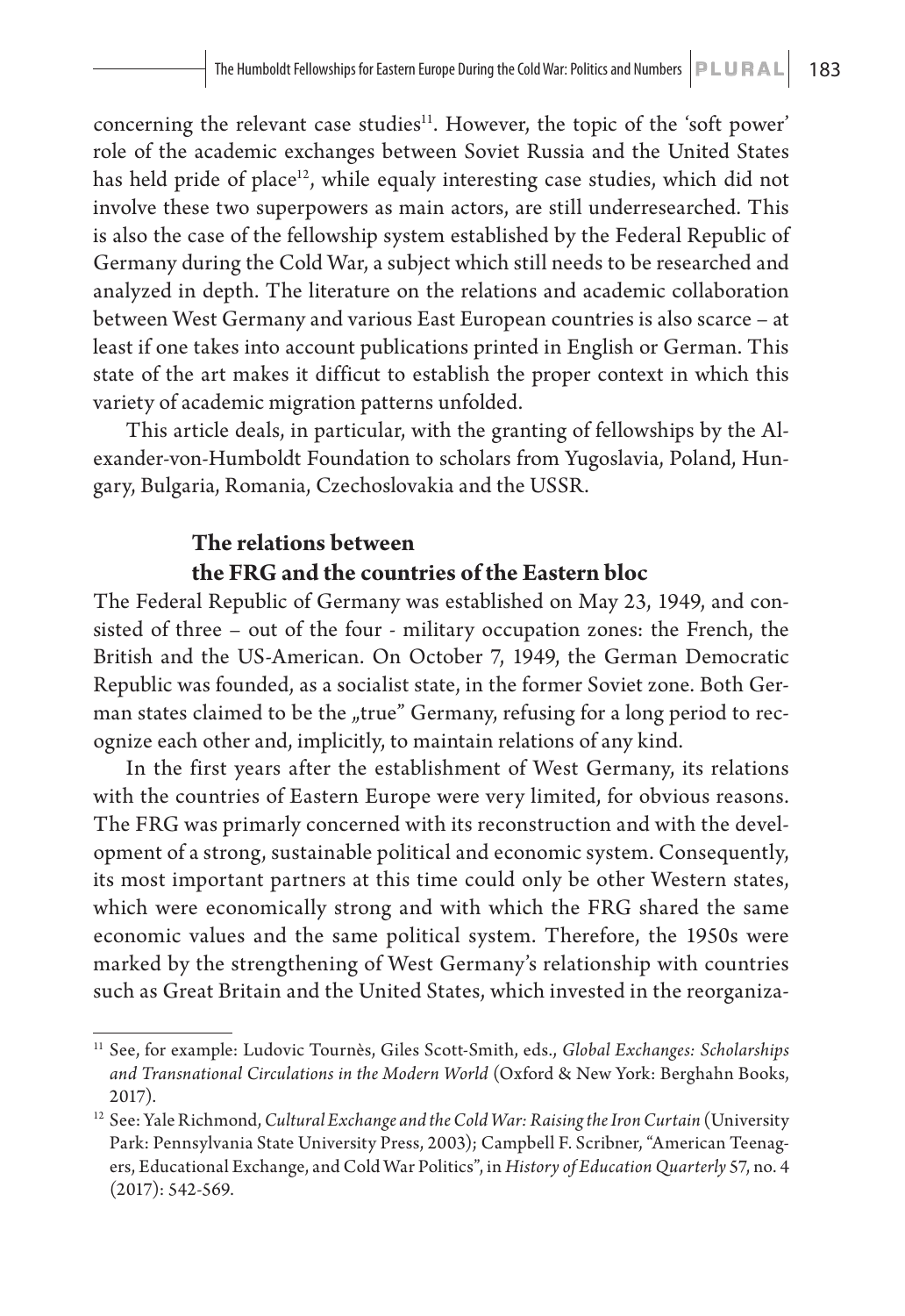### **184 PLURAL**  $\left\{\sum_{i=1}^{N} x_i\right\}$  Vol. 9, no. 1, 2021

tion and reconstruction of the FRG, and by the laying of the foundations of the European community $13$ .

On the other hand, the Eastern European countries, being under the influence of the USSR, with a different political regime and ideology than the West, maintained relations mainly with the other socialist states. Moreover, after having signed the Warsaw Pact in 1955, the Eastern European countries had very close relations with the German Democratic Republic. This meant that, of all the Western countries, with which some communist states still had various economic and cultural collaboration projects, the FRG was the only country with which any cooperation was tabooed, since it was viewed as a betrayal of the GDR, a sabotage of its status as the only German state recognized by the entire Soviet bloc.

The 1950s and early 1960s were a time when the Cold War was displayed in various ways, being close to becoming very "hot" on several occasions (e.g., during the Cuban missile crisis in 1962). FRG's relations with the socialist countries during this period were marked by mutual distrust and ideological conflict. While the Bonn authorities expressed concern about the social and political developments in the Soviet bloc (political purges, censorship, nationalization and collectivization, etc.), being especially worried about the human rights violations in these countries, within the opposite camp West Germany was accused of pursuing an "imperialist" policy.

The 1960s, however, brought a gradual rapprochement between the FRG and the countries of the Soviet bloc. For the West German politicians, the stakes were clear: by attempting to make their presence felt and play an economic, political and cultural role in these countries, they were trying to present the FRG as a viable German partner, more convenient than the GDR<sup>14</sup>. The strategy of implementing a soft-power policy in Eastern Europe, which was aimed at turning West Germany into an important political actor in this region, was followed by a clear, well-designed policy of political rapprochement with the socialist countries in the East, including the GDR: the so-called "Ostpolitik"<sup>15</sup>.

<sup>13</sup> See: Tony Judt, *Postwar: A History of Europe since 1945* (New York: The Penguin Press, 2005); Detlef Junker, ed., *The United States and Germany in the Era of the Cold War, 1945–1990. A Handbook*. Volume 1: *1945–1968* (Cambridge: Cambridge University Press, 2004).

<sup>14</sup> See: William Glenn Gray, *Germany's Cold War: The Global Campaign to Isolate East Germany, 1949-1969* (Chapell Hill, NC: The University of North Carolina Press, 2003).

<sup>&</sup>lt;sup>15</sup> West German foreign policy promoted by Willy Brandt, Foreign Affairs Minister between 1966 and 1969 and Chancellor between 1969 and 1974. It marked the start of the FRG-GDR collaboration and the beginning of the FRG's relations with Soviet bloc states. See: Carole Fink, Bernd Schaefer, eds., *Ostpolitik, 1969-1974: European and Global Responses* (Cambridge: Cambridge University Press, 2008).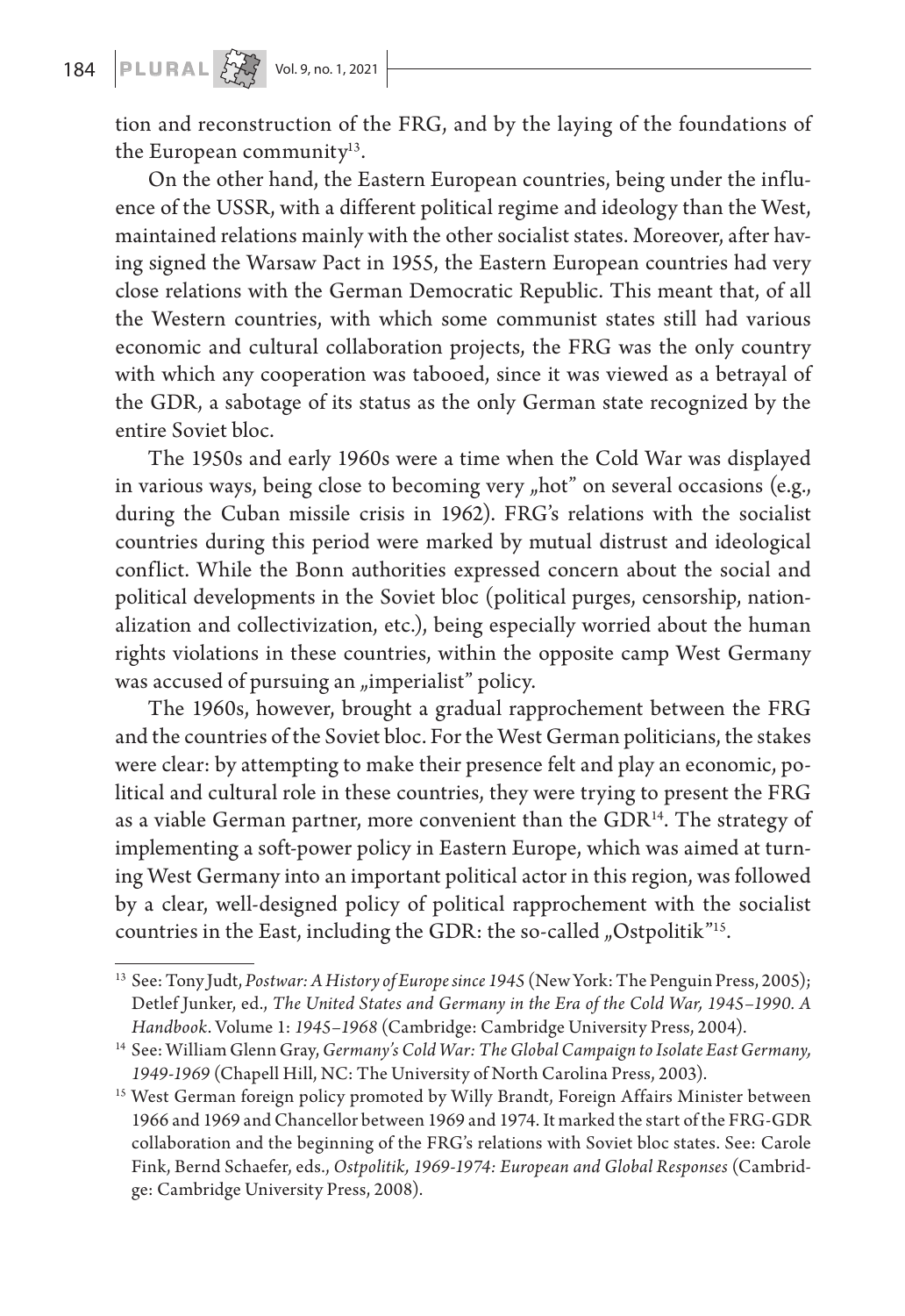More or less willingly or reluctantly, the socialist countries had their own reasons for developing relations with the FRG, including economic, financial interests; the intention to import knowledge and technology from this highly developed state; the existence of an old tradition of collaboration with certain institutions that were now located in West Germany; the wish to show some autonomy with respect to the USSR in their foreign policy. A consistent collaboration between West Germany and the countries of the Eastern bloc was initiated in the mid-1960 $s<sup>16</sup>$ , in a context marked by ideological and political relaxation in the communist countries, a context in which even the USSR explored a closer relationship with the FRG and with other West European countries, including the  $USA^{17}$ .

The conflicting political systems did not allow, however, for a consistent development of these relations, which soon showed their limits. Initially, the FRG considered an economically centered collaboration, through opening commercial agencies in the countries of the Soviet bloc<sup>18</sup>. Diplomatic relations with the socialist states were then established during the interval 1967-1973 – at the beginning of the above-mentioned period of "Ostpolitik" - which represented a great victory for West German foreign policy (especially in relation to the GDR), and which ensured, in the long run, up to the end of the Cold War, the continued existence of relations with these countries, despite the alternation of periods of relaxation with periods of strict control and ideological conflict.

### The academic relations

#### between the FRG and the countries of the Eastern bloc

The cultural and academic relations between the FRG and the socialist countries were established in the context of a certain distancing of the Eastern European states from Soviet hegemony, and of their willingness to resume relations with Western Europe at a formal, political and diplomatic level.

The first socialist country with which the FRG began to cooperate was Yugoslavia. Josip Tito had allowed Yugoslav citizens to travel freely to West Germany since the 1950s, with many of them employed there as migrant workers (*Gastarbeiter*). This also led to a cultural rapprochement in the sphere of ideas and val-

<sup>16</sup> See: David F. Patton, *Cold War Politics in Post War Germany* (London: Palgrave Macmillan, 1999).

<sup>&</sup>lt;sup>17</sup> George C. Herring, *From Colony to Superpower: U.S. Foreign Relations since 1776* (The Oxford History of the United States) (London & Oxford: Oxford University Press, 2008), 770- 772.

<sup>&</sup>lt;sup>18</sup> See: Robert Mark Spaulding, Osthandel and Ostpolitik: German Foreign Trade Policies in East*ern Europe from Bismarck to Adenauer* (Oxford & New York: Berghahn Books Inc., 1997).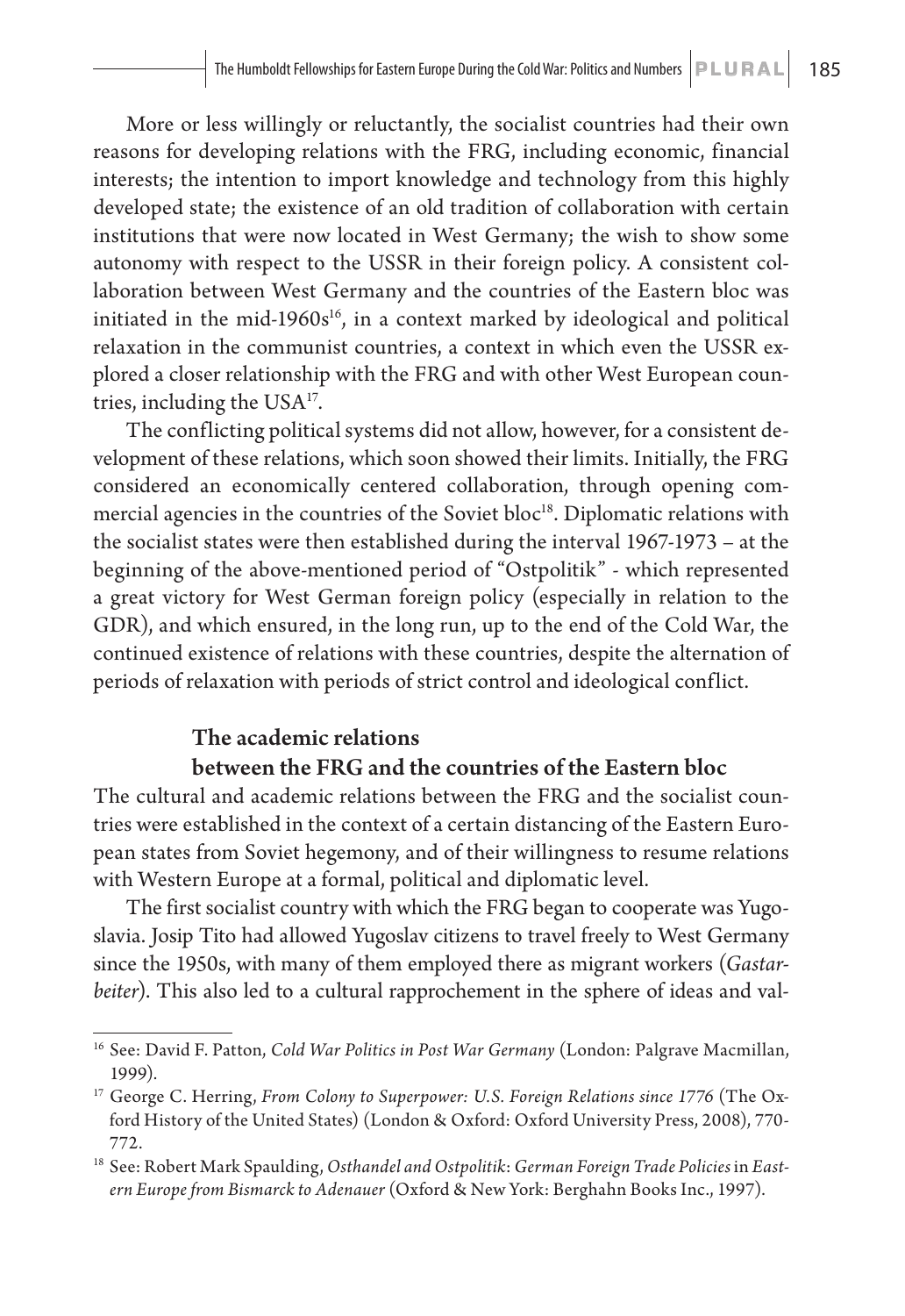ues between the two countries<sup>19</sup>. Since the early 1960s, several bilateral cultural agreements were signed, and the FRG initiated an intensive cultural-academic program in this country. In 1962, for example, Yugoslavia was the first socialist country to initiate university-level partnerships with West Germany; a Yugoslav-German conference was organized annually in Dubrovnik, professors from both countries visited each other, and the access of Yugoslav citizens to study and research trips and to academic events in the FRG was made easier<sup>20</sup>. Of course, the rapprochement between the two countries could only have taken place in the context of Tito's policy of neutrality initiated after 1948 and due to the fact that this socialist state was not part of the Central-Eastern European military alliance formalized in 1955 by the Warsaw Pact. Therefore, the distancing from the foreign policy pursued by the Soviet Union and the lack of political and diplomatic obligations towards the GDR allowed Yugoslavia to successfully cooperate with the West, and especially with the FRG. As the West German authorities noticed in 1971, "After its detachment from the ruling system of the Soviet Union, Yugoslavia also opened up culturally to the West to such an extent that there is now a network of lively relations with scientific institutions in the Western world"21.

Sporadic academic relations had existed since the 1950s between the FRG, on the one hand, and Poland and Hungary, on the other. Especially in the case of Poland, there was a cultural collaboration with West-German cultural and academic institutions throughout the Cold War, in spite of the territorial disputes between the two countries<sup>22</sup>. It intensified during the following decades, starting with 1970. In December 1970, the FRG and Poland established diplomatic relations. This positive dynamic pleased even the authorities in Bonn, who were, in general, constantly dissatisfied by the level of cooperation with the countries of the Eastern bloc. On October 10, 1970, for example, an agreement was signed between DAAD, several offices for international collaboration at West German

<sup>19</sup> Richard West, *Tito and the Rise and Fall of Yugoslavia* (New York: Carroll & Graf Publishers, 1995), 271.

<sup>20</sup> *Politisches Archiv des Auswärtigen Amts Berlin* (*PAAA Berlin*), AV Neues Amt, Folder B 94, File no. 504, January 17, 1972, p. 2.

<sup>21</sup> *PAAA Berlin*, AV Neues Amt, Folder B 94, File no. 504, January 15, 1971.

<sup>&</sup>lt;sup>22</sup> See Dieter Bingen, "Der lange Weg der "Normalisierung". Die Entwicklung der Beziehungen zwischen der Bundesrepublik Deutschland und Polen 1949-1990", in Wolf-Dieter Eberwein, Basil Kerski (eds.). *Die deutsch-polnischen Beziehungen 1949-2000. Eine Werte- und Interessengemeinschaft?* (Opladen: Leske + Budrich Verlag, 2001), 35-59; Dieter Bingen, *Die Polenpolitik der Bonner Republik von Adenauer bis Kohl 1949-1991* (Baden-Baden: Nomos, 1998); Mieczysław Tomala, *Deutschland von Polen gesehen. Zu den deutsch-polnischen Beziehungen 1945-1990* (Marburg: Schüren Verlag, 2000); Debra J. Allen, *The Oder-Neisse Line: The United States, Poland, and Germany in the Cold War* (Westport & London: Praeger, 2003).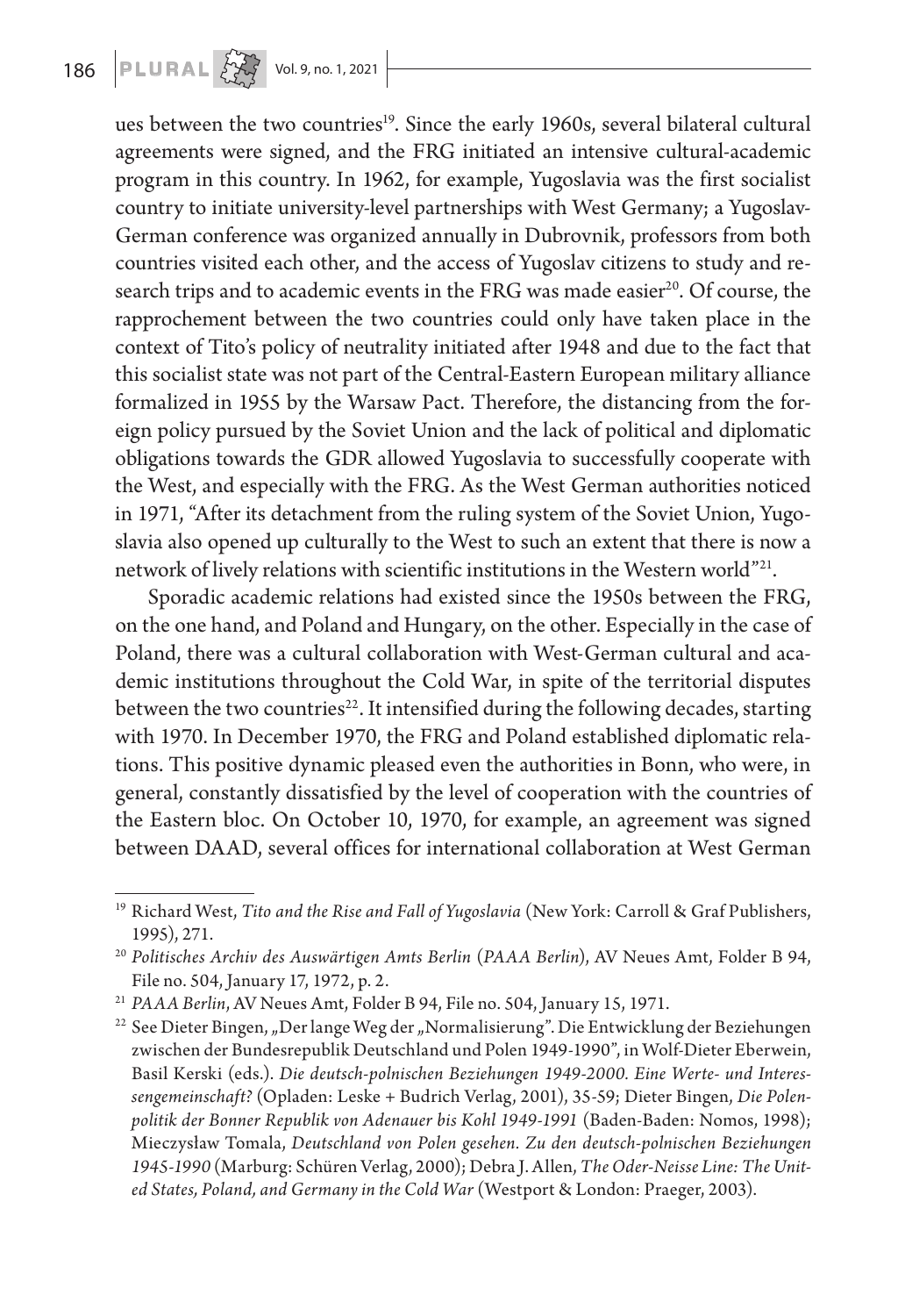universities, and the Polish Academy of Sciences, with the support of the Polish Ministry of Foreign Affairs and the Ministry of Education<sup>23</sup>. This led to an intense exchange of students and researchers between the two countries<sup>24</sup>.

On the contrary, the academic collaboration with Hungary was difficult and sporadic. Although initiated rather early, the reports from the German Foreign Ministry<sup>25</sup> show that it was controlled excessively by the Hungarian authorities, taking place mainly in those areas where Hungary intended to import technology and knowledge from the West, first of all in technical fields and in agriculture<sup>26</sup>. The difficulties of this cooperation were evident in the slowness with which Hungary and the FRG managed to establish diplomatic relations: this took place as late as December 21,  $1973^{27}$ .

The academic collaboration with Bulgaria officially started in 1966, although for the first several years nothing happened, besides declarations and plans<sup>28</sup>. As in the case of most other socialist states, the relations were limited, on the one hand, by the lack of political and diplomatic links between the two countries and, on the other hand, especially in the case of Bulgaria, by the very close connection it had with East Germany: "The position of the GDR in Bulgaria is so dominant, especially in the cultural-political area, and focused only on representation, that such agreements [on the cooperation between Bulgarian and West German higher education institutions] will surely cause disapproval in East Berlin"29. Besides, Bulgaria was known as the "most loyal ally" and satellite of the USSR<sup>30</sup>. In addition, the ideological divergences between the two

<sup>23</sup> *PAAA Berlin*, AV Neues Amt, Folder B 94, File no. 504, January 18, 1971.

<sup>&</sup>lt;sup>24</sup> On the Polish-West German relations see Dominik Pick, "Zwischen offiziellem Protokoll und subversiver Tätigkeit. Polnisch–westdeutsche gesellschaftliche Kontakte 1972-1981", in *"Schleichwege": Inoffizielle Begegnungen sozialistischer Staatsbürger zwischen 1956 und 1989,* ed. Jerzy Kochanowski, Włodzimierz Borodziej and Joachim von Puttkamer (Jena: Böhlau Verlag, 2010), 275-290.

<sup>25</sup> *PAAA Berlin*, AV Neues Amt/Bukarest, File no. 13437.

<sup>26</sup> *PAAA Berlin*, AV Neues Amt, Folder B 94, File no. 498.

<sup>&</sup>lt;sup>27</sup> For more details on Hungary's relations with the West during this period, see: László Borhi, *Hungary in the Cold War, 1945-1956: Between the United States and the Soviet Union* (Budapest & New York: Central European University Press, 2004); Anikó Macher, "Hungarian Cultural Diplomacy, 1957-1963: Echoes of Western Cultural Activity in a Communist Country", in: Jessica C. E. Gienow-Hecht, Mark C. Donfried (eds.). *Searching for a Cultural Diplomacy*, 75-108.

<sup>28</sup> *PAAA Berlin*, AV Neues Amt, Folder B 94, File no. 504, January 17, 1972, p. 3

<sup>29</sup> *PAAA Berlin*, AV Neues Amt, Folder B 94, File no. 504, January 14, 1971, p. 2.

<sup>30</sup> Jordan Baev, "The Establishment of Bulgarian–West German Diplomatic Relations within the Coordinating Framework of the Warsaw Pact", in *Journal of Cold War Studies*, Volume 18, Issue 3, Summer 2016, p. 161.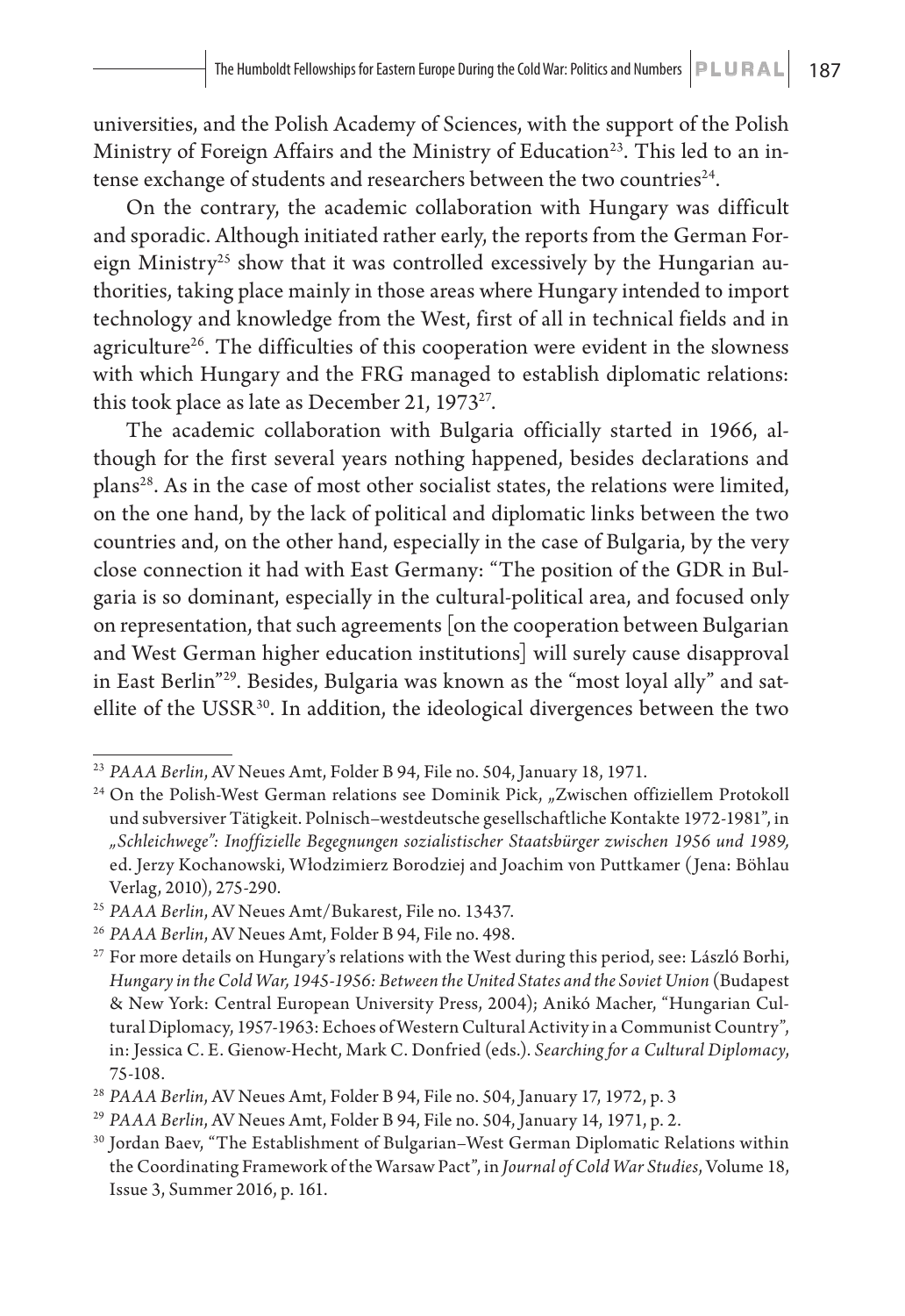countries made a real academic collaboration possible only in technical fields and in natural sciences: again, a situation similar to other socialist states<sup>31</sup>. The initiation of diplomatic relations with Bulgaria was delayed until December 1973, despite West German hopes and long negotiations in this sense.

The FRG's cooperation with Romania was, for a short period, a source of great hope for the authorities in Bonn. After Nicolae Ceaușescu came to power, Romania was the first country in the Eastern bloc to establish diplomatic relations with the FRG: on January 31, 1967, the West German Embassy was opened in Bucharest<sup>32</sup>. This set a precedent, as in the following years the other communist states would follow suit. The political rapprochement was accompanied by an intensifying cultural and academic collaboration: in 1966 a first Romanian scholar was able to travel and pursue research in the FRG, and in 1967 negotiations started on the signing of partnerships between Romanian and West German universities. There was a period of several years (1967- 1971) when Romania was FRG's closest partner in the Eastern bloc. However, this cooperation soon showed its limits. Ceaușescu's ideological shift in the 1970s (the 1971 July theses<sup>33</sup>, decree no. 95 of July 29, 1975<sup>34</sup>, and the reorientation of Ceaușescu's foreign policy towards Africa, Asia, and Latin America), the severe economic crisis and the increased ideological control during the 1980s led to the "freezing" of the relations between the two countries<sup>35</sup>. The

<sup>31</sup> *PAAA Berlin*, AV Neues Amt, Folder B 94, File no. 504, January 14, 1971.

<sup>32</sup> See Vasile Buga, *Sub lupa Moscovei. Politica externă a României, 1965-1989* (Bucharest: Institutul Național pentru Studiul Totalitarismului, 2015), 11-38. Also see: *România-Republica Federală Germania. Începutul relațiilor diplomatice*. Volume I, *1966-1967*, ed. Claudiu Florian, Dumitru Preda, Ottmar Trașcă (Bucharest: Editura Enciclopedică, 2009); Ion M. Anghel, "Stabilirea relațiilor diplomatice între România și Republica Federală a Germaniei," în *Pagini de diplomația României,* vol. I (Asociația ambasadorilor și diplomaților de carieră din România) (Iași: Editura Junimea, 2009); Mioara Anton, "Stabilirea relațiilor diplomatice româno-vest-germane, 31 ianuarie 1967", în *Arhivele Totalitarismului*, nr. 1-2/2008 (Bucharest: Institutul Național pentru Studiul Totalitarismului, 2008); Anneli Ute Gabanyi, "Stabilirea relațiilor diplomatice între Republica Federală a Germaniei și România în anul 1967", în *România. Supraviețuire și afirmare prin diplomație în anii războiului rece.* Vol. 3. (Târgoviște: Editura Cetatea de Scaun, 2014).

<sup>&</sup>lt;sup>33</sup> "Law 23 regarding the defense of the state secret in the Socialist Republic of Romania", published in the Official Bulletin no. 157, December 17, 1971, which tightened ideological control and strenghened the propaganda.

<sup>34</sup> "Decree 95 regarding studying, specializing and obtaining a PhD abroad", published in the Official Bulletin no. 83, July 30, 1975, which imposed very restrictive criteria for being allowed to travel abroad.

<sup>&</sup>lt;sup>35</sup> See Irina Nastasă-Matei, "Academic Migration and Cultural Diplomacy during the Cold War. Humboldt Fellowships for Romania in the Context of Eastern Europe", in *History of Communism in Europe*, Vol. 9 (2018): 141-144.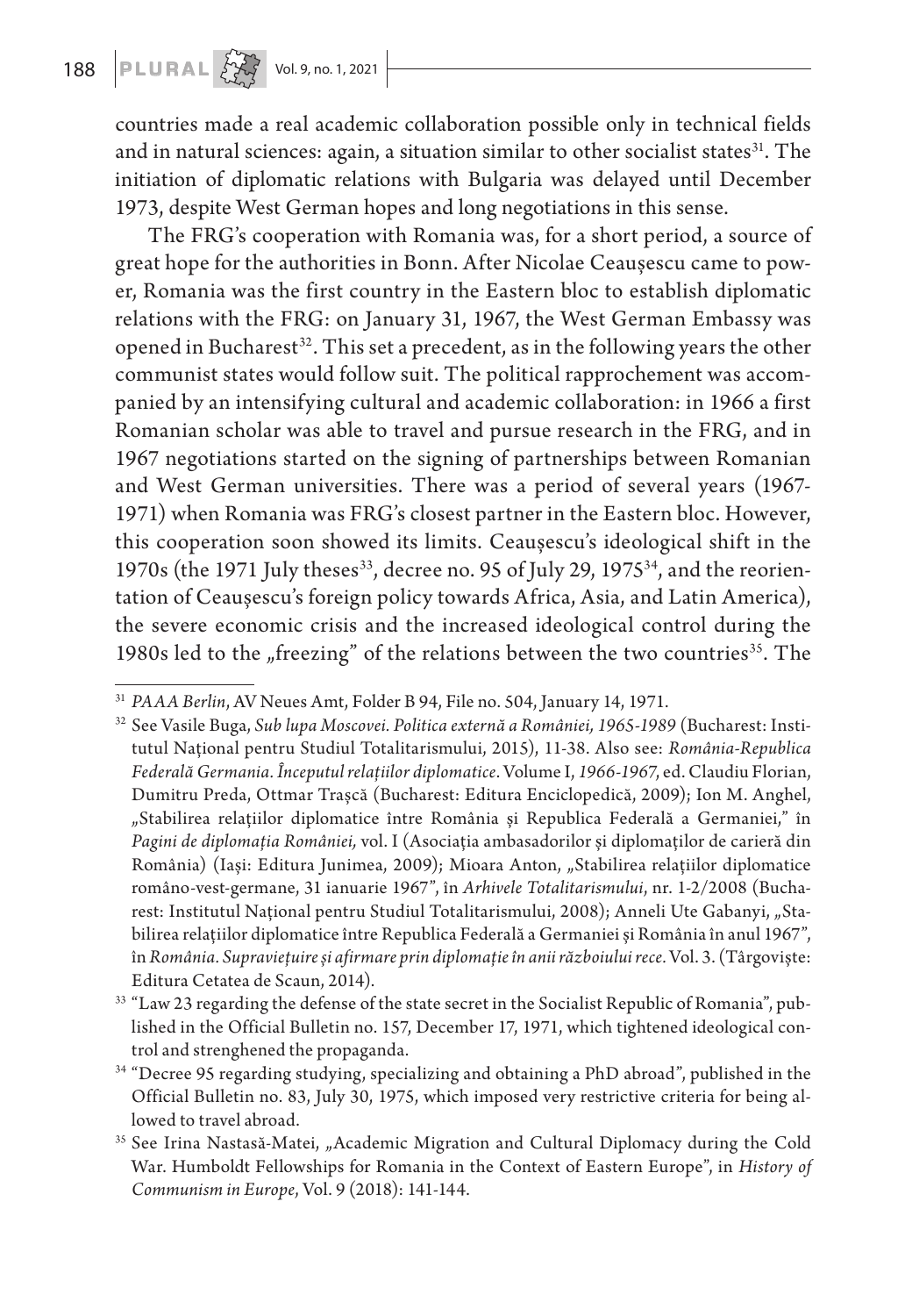academic collaboration was particularly intense in the fields of agricultural research and nuclear energy, especially during the 1970s.<sup>36</sup> The most prestigious Romanian universities – in Cluj, Iasi and later Bucharest - welcomed lecturers of the German language from the FRG<sup>37</sup>, while a West German Cultural Institute was to be established in Romania according to the "Agreement for cooperation in the field of scientific research and scientific development between the government of the SRR and the government of the FRG," signed in 1973. The Institute only opened in Bucharest in 1979, yet it was the first Goethe Institute established in the capital of a Communist country<sup>38</sup>. At the same time, Romania's academic and cultural relations with the GDR were not very intensive: Romania was the only country of the Warsaw Pact where the GDR had not opened any cultural institute<sup>39</sup> and where there was no German lectureship from East Germany. Although dissatisfied with the stagnation of the bilateral academic relations, West German embassy officials in Bucharest acknowledged, in 1982, that

> *"When looking through the cultural-political annual reports from our Eastern bloc embassies from 1981, I had the impression that, despite all the mishaps, harrassment and lack of reliability we experienced from the part of the Romanians in Bucharest, this is where the best opportunities for a German cultural policy are to be found. Yugoslavia is an exception here, but this case has no comparative significance, not even in the field of the German language, since here [in Yugoslavia] a German population no longer exists"40.*

The relations between the FRG and Czechoslovakia were difficult. Although at the political level there was an urge to build connections with West Germany (and Yugoslavia) as early as 1956<sup>41</sup>, the cultural and academic relations were so insignificant that they were barely mentioned in the West German reports regarding the links to Eastern Europe. That was mainly due to the memory of the Munich Agreement of 1938, at least in Czechoslovakia's case, and to the deportation, after the Second World War, of the German minority from the Sudetenland region, in West Germany's case. Student and researcher exchanges did develop, however, and many Czechoslovakians traveled for study or research to West Germany, starting with 1967 and through-

<sup>36</sup> *PAAA Berlin*, AV Neues Amt/Bukarest, File no. 13346.

<sup>37</sup> *PAAA Berlin*, AV Neues Amt/Bukarest, File no. 13353, February 19, 1974.

<sup>38</sup> *PAAA Berlin*, AV Neues Amt/Bukarest, File no. 13418, April 21, 1980.

<sup>39</sup> *PAAA Berlin*, AV Neues Amt/Bukarest, File no. 13419.

<sup>40</sup> *PAAA Berlin*, AV Neues Amt/Bukarest, File no. 13437, Juni 29, 1982.

<sup>41</sup> See *National Archives of the United Kingdom*, Foreign Office: Political Departments: General Correspondence from 1906-1966, FO 371/122141.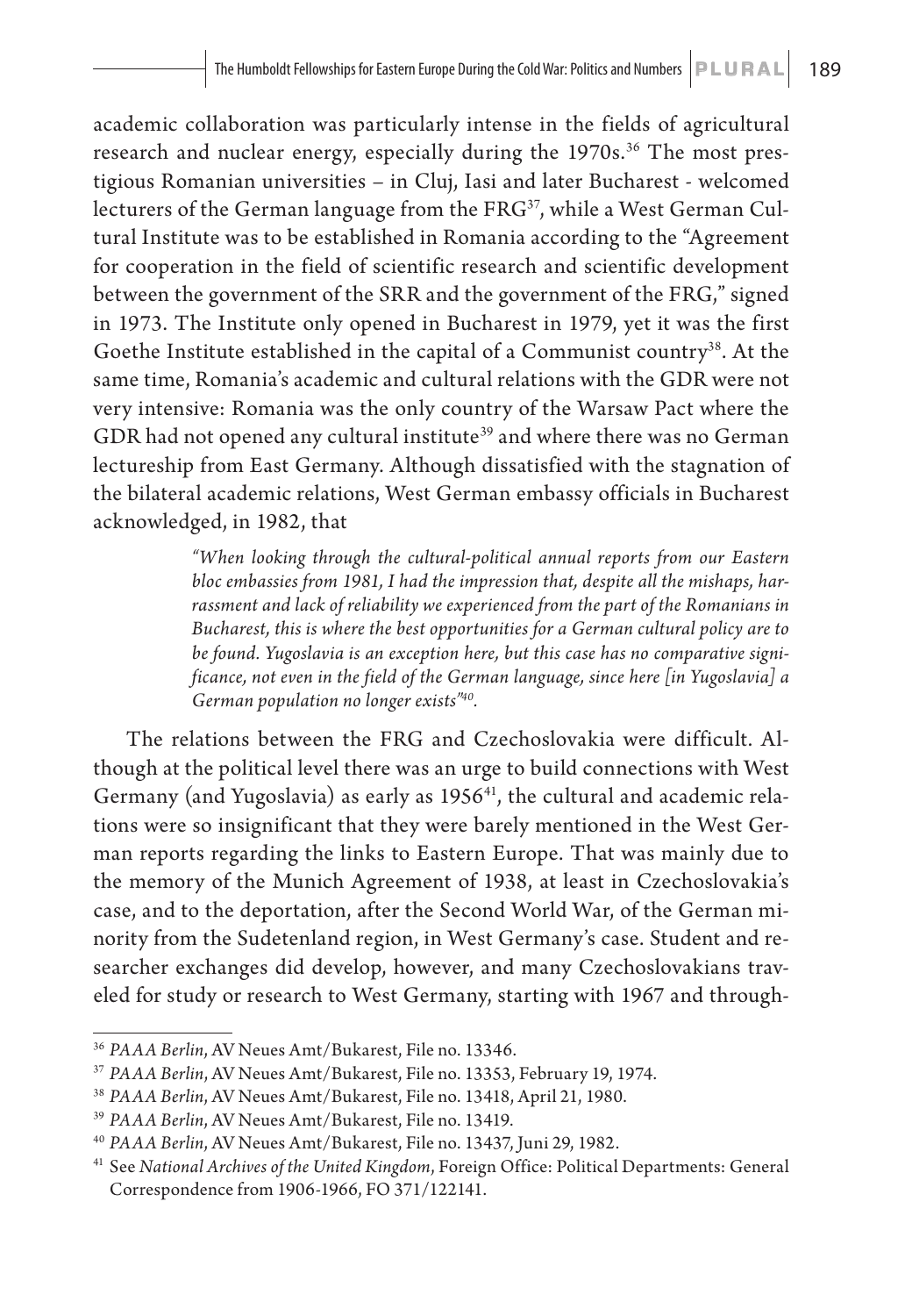## 190 **PLURAL**  $\left\{\begin{matrix} 1 & 0 \\ 0 & 0 \end{matrix}\right\}$  Vol. 9, no. 1, 2021

out the 1970s. This tendency received a great boost around the period of the Prague Spring of 1968<sup>42</sup>.

The USSR's relations with the Federal Republic of Germany began with the signing, on August 12, 1970, of a framework agreement known as "the Moscow Treaty"43. This was the official milestone in the beginning of FRG's Ostpolitik. It was the first of the so-called "Ostverträge." This treaty allowed the establishment of political, economic, cultural and diplomatic relations between the two countries. It was followed, in 1972, by the signing of an "Agreement between the FRG and the USSR on cultural cooperation<sup>"44</sup>. The agreement emphasized the Soviet interest mainly in scientific collaboration, more specifically, in the field of natural sciences, so that the USSR's technological and agricultural development might benefit from this exchange. This was a part of the Soviet change in strategy regarding the access to scientific and technological knowledge: it evolved from the unsuccessful attempts at technological espionage in the 1950s, to procurement of advanced technology from the West through collaboration and, more exactly, through the scientists', researchers' and students' exchanges starting from the late 1960s<sup>45</sup>.

Actually, this dynamic was something common in the relations between most of the communist countries: trying to get technology from the West through academic exchanges and allowing collaboration only in those scientific fields where the communist regimes might have an immediate interest. By contrast, for the FRG authorities it was the West German presence in these countries – through institutes, lectureships, students and academics, and through various cultural productions - that mattered. It underscored the FRG's competition with East Germany and served to highlight their cultural prominence and their status as an acknowledged German state in this part of the world.

Although the USSR's cultural and academic collaboration with the West unfolded especially in the Soviet relations with West Germany and Finland<sup>46</sup>, and in spite of fulfilling the formal requirements for this collaboration (based on the stipulations of the agreements), the actual extent of collaboration between the USSR and West Germany remained limited. Ideological barriers, as well as

 $42$  "New programme initiatives for the promotion of research in Central and Eastern Europe", in Alexander-von-Humboldt Stiftung / Foundation, *Jahresbericht / Annual Report 2000*, p. 14.

<sup>&</sup>lt;sup>43</sup> Treaty between the Federal Republic of Germany and the Union of Soviet Socialist Republics ["Moskauer Vertrag"], August 12, 1970.

<sup>44</sup> *PAAA Berlin*, AV Neues Amt, Folder B 94, File no. 498.

<sup>45</sup> Sari Autio-Sarasmo, "Knowledge through the Iron Curtain: Soviet Scientific-Technical Cooperation with Finland and West Germany", in Sari Autio-Sarasmo and Katalin Miklossy, eds., *Reassessing Cold War Europe* (London: Routledge Studies in the History of Russia and Eastern Europe, 2011), 66-82.

<sup>46</sup> Autio-Sarasmo, "Knowledge through the Iron Curtain."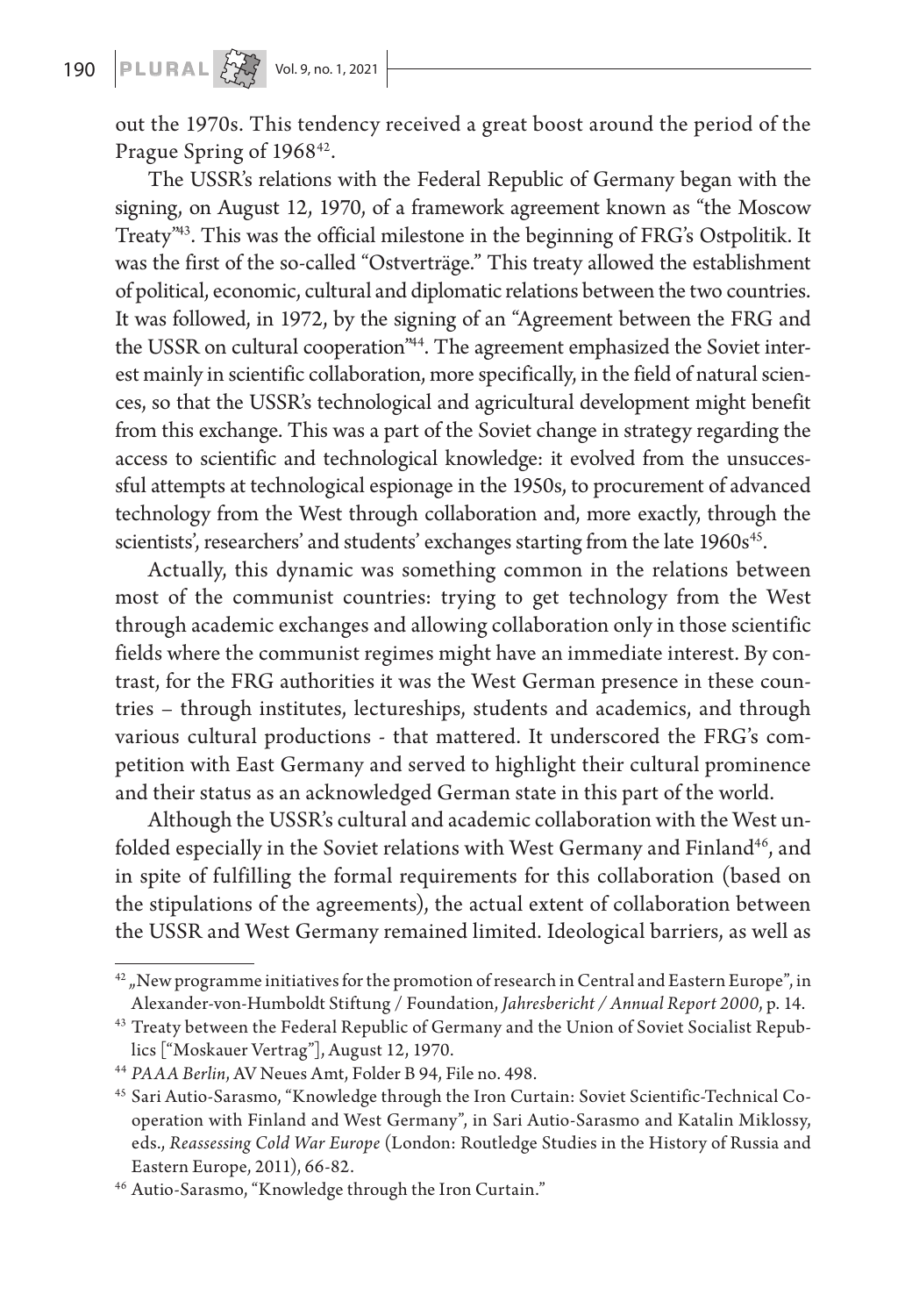the USSR's strict controls and rigid planning policy prevented a full-scale and consistent cooperation.

\* \* \*

Most instances of cultural and academic collaboration between the FRG and the countries of the Eastern bloc were initiated by various West German institutions even prior to the development of diplomatic relations with these countries, and before there was a coherent German official policy in this respect. The DAAD (Deutscher Akademischer Austauschdienst - The German Academic Exchange Service), in particular, was involved in planning student and youth exchanges since the mid 1960s, while in the same period the Alexander von Humboldt Foundation started to advertise its offers in Eastern Europe and to invite former fellows from the region to reconnect with the Foundation47. In 1970 these two institutions joined a consortium, together with the German Research Foundation (Deutsche Forschungsgemeinschaft), the Max Planck Society (Max-Planck-Gesellschaft) and the German Rectors' Conference (Hochschulrektorenkonferenz)<sup>48</sup> in a bid to build partnerships between universities from the FRG and those from the Soviet bloc. An Eastern European Partnerships Commission (Kommission für Osteuropäischen Partnerschaften) was established to coordinate policy in this respect<sup>49</sup>. The first agreement of this kind was signed on May 9, 1970, between the Karlsruhe Institute of Technology and the Technical University of Budapest. It was soon followed by many other similar examples, for which it served as a model.

The university partnerships were financed exclusively by West Germany, with most of the funds coming from the Foreign Ministry (Auswärtiges Amt - AA), which was immediately indicative of the fact that the FRG was perceiving this type of academic collaboration as a part of its "foreign affairs". The political significance of these partnerships was in fact acknowledged by the German authorities. In December 1970, when the representatives of the AA and the Rectors' Conference discussed this issue, "the participants agreed that university partnerships with Eastern European universities and research institutions are of considerable importance given the current political situation (author's empahsis) and that they should be promoted as far as possible"<sup>50</sup>. Similarly, in October 1971, the director of the German Research Foundation stated that

<sup>&</sup>lt;sup>47</sup> Irina Nastasă-Matei, "Academic Migration," 151.

<sup>48</sup> The German Rectors' Conference (Hochschulrektorenkonferenz) is an organization comprising universities and higher education institutions. It was established in 1949 in West Germany.

<sup>49</sup> *PAAA Berlin*, AV Neues Amt, Folder B 94, File no. 504.

<sup>50</sup> *PAAA Berlin*, AV Neues Amt, Folder B 94, File no. 504, December 23, 1970.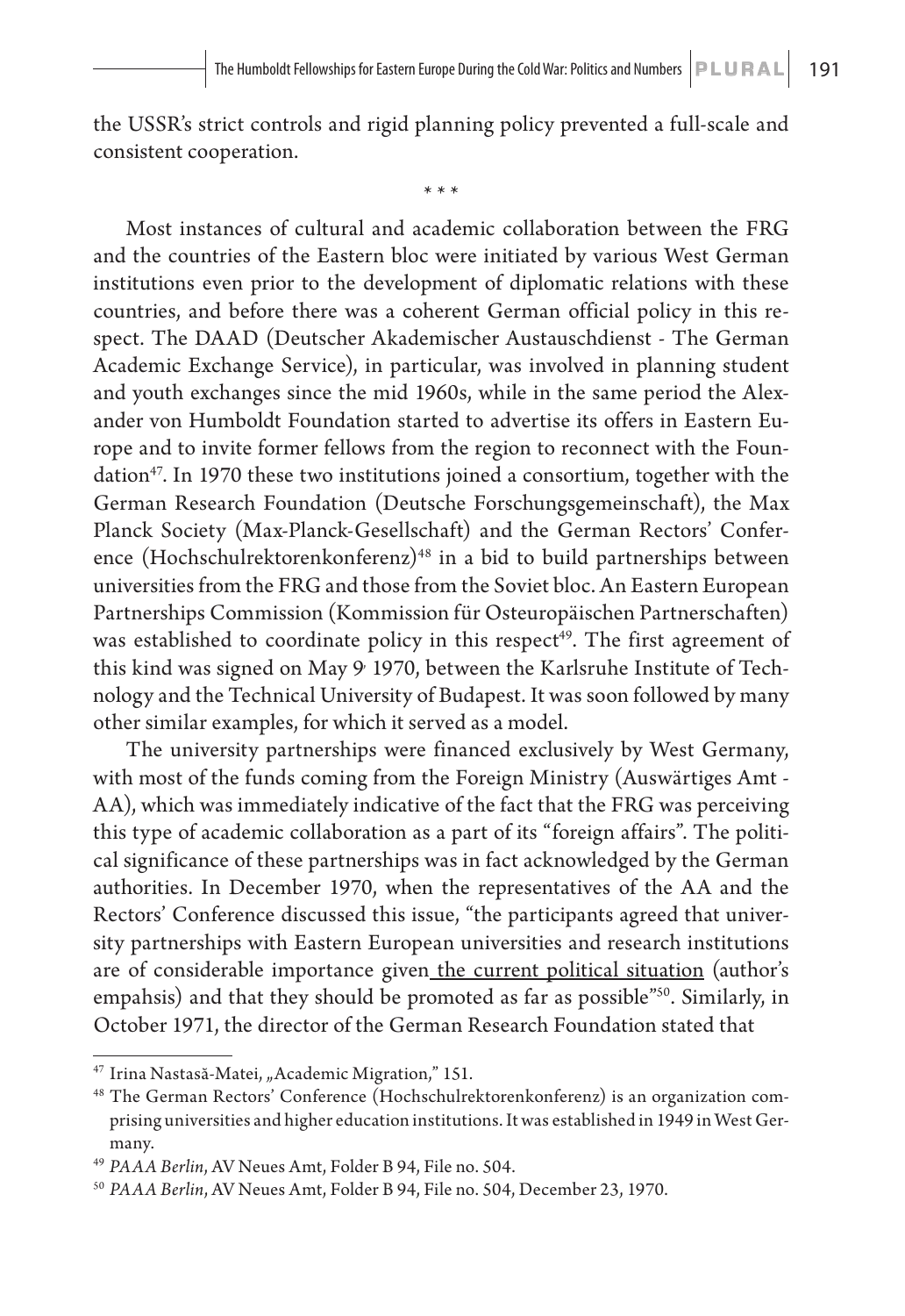*"There is certainly no doubt that the cultural and scientific relations with the countries of Eastern Europe are characterized by special political nuances. This is due to the fact that the scientific institutions in Eastern Europe cannot act as freely as those in our country, but are, to a considerable extent, dependent on the wishes and instructions of their governments. However, one should not overlook the fact that, of course, a political interest in these questions cannot be denied on our part as well, that cultural and scientific relations are to be classified as a subdivision of the overall field of politics and that they are of considerable significance, alongside economic and political issues"51.* 

The political stakes involved in the academic relations with Eastern Europe were also obvious from the West German reports concerning Romania:

> *"In our opinion, there is an elementary German interest in promoting the exchange of scientifically qualified people between the two states by all means possible, because these are propagators. If, for certain internal reasons, the Romanian authorities wish to choose the less official way of engaging into partnerships in order to increase their exchange rates, then, in my opinion, this opportunity should be used, taking into account the difficulties that Romania may encounter within the socialist bloc due to an obviously important exchange with the FRG. Therefore, in the interest of a stronger representation of the FRG, especially given its competition with the GDR, the Embassy asks that the applications of the Rectors' Conference and the DAAD respectively, for funding the exchange projects at the partnership level be supported financially"52.*

Unsurprisingly, the academic relations between the FRG and the countries of the Eastern bloc soon displayed their limits. In the eyes of the German authorities, the university partnerships could not function properly because the universities from the Eastern bloc did not enjoy any autonomy and were completely dependent on the state. Moreover, as previously shown, the scientific exchanges took place only in specific fields<sup>53</sup>, at the sole choice of the Eastern partners. The exchanges involved, in particular, technical disciplines, medicine, physics, chemistry, and agriculture. These difficulties were summed up by Werner Heisenberg, at that time president of the Alexander von Humboldt Foundation, in a report he submitted to Hans Georg Steltzer, the director of the cultural department within the AA:

> *"In my opinion, aspects of a purely political nature are to be observed, first of all, in the contractual agreements with the universities from Eastern Europe. In comparison to Western European conditions, the Eastern European universities are, to a much greater extent, representatives of the state and of its ideology. There is no - or only a very modest degree of - autonomy with regard to the state, although*

<sup>51</sup> *PAAA Berlin*, AV Neues Amt, Folder B 94, File no. 504, October 29, 1971.

<sup>52</sup> *PAAA Berlin*, AV Neues Amt, Folder B 94, File no. 520, May 18, 1972.

<sup>53</sup> *PAAA Berlin*, AV Neues Amt, Folder B 94, File no. 498.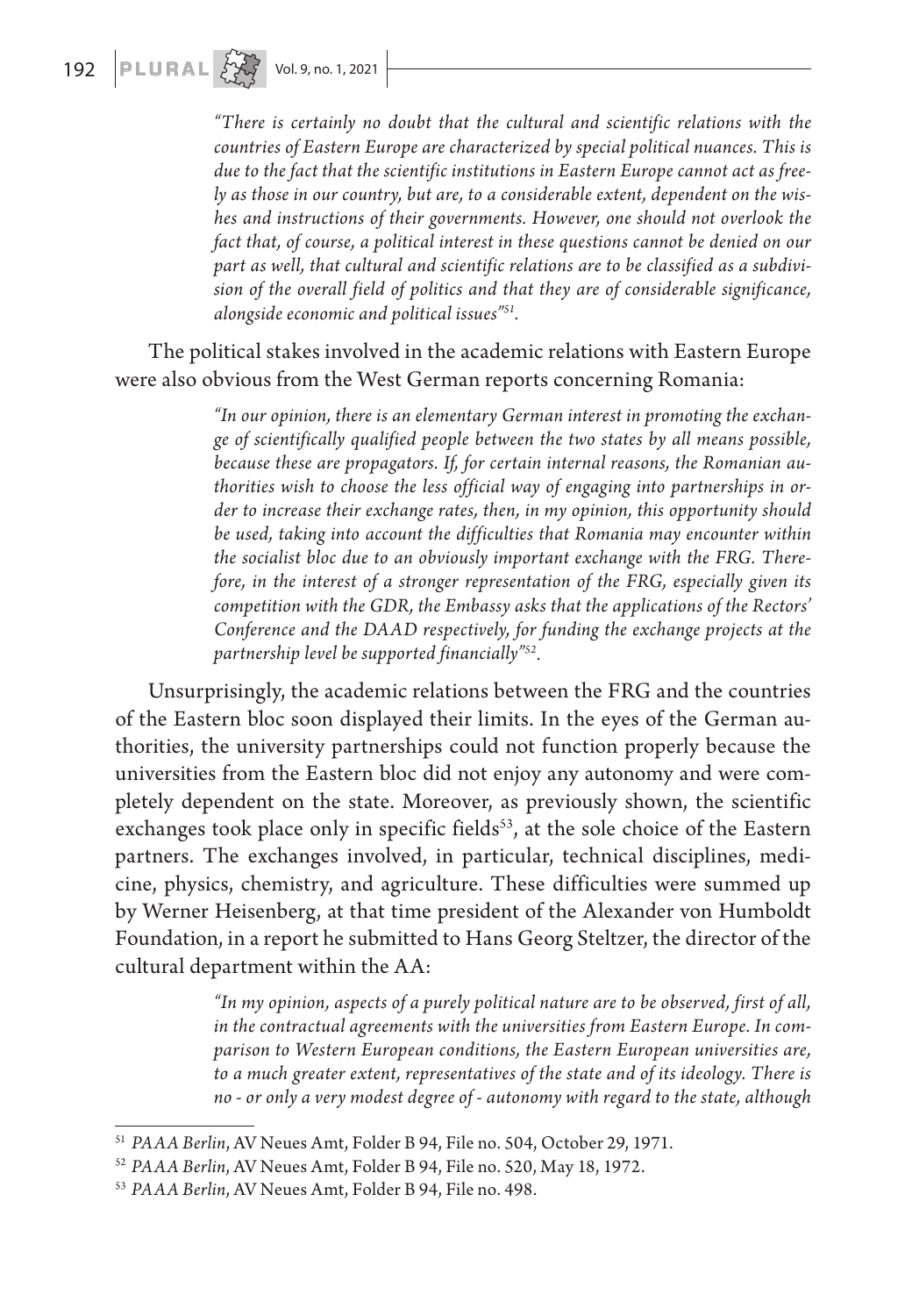*it is inherent in the universities of the Federal Republic. That is why the contractual relations between universities in Germany and Eastern European universities have an eminently foreign policy dimension. Under these circumstances, it is conceivable that partnerships in the case of the Eastern Europeans are not always used solely to promote scientific relations. It is possible that, through the partnership agreements, an attempt is made to display, at least, some general political claims. (…)*

*The Eastern European partners would like to gain access to the research developments that are currently taking place in the technical universities of the FRG, especially in the field of technology, by concluding partnership agreements.* 

*Furthermore, it is all too well known how easily this special promotion of partnership agreements with Eastern European universities could be misunderstood by the latter states as a subversive attempt of "imperialism" and interpreted accordingly. This danger can only be countered if we do not grant any particular cultural-political funding for Eastern European countries, but rather embed them into a larger international context"54.* 

The organization of youth exchanges and summer trips for students also encountered difficulties. In the case of all Eastern European countries these contacts were hindered by the strict control exercised by the communist youth travel services. If initially the requirements for receiving exit permits in order to visit West Germany were looser, the numerous cases of escapes by the youth who decided not to return to their socialist country of origin led to a more rigid policy in this respect and to difficulties in obtaining the exit permits<sup>55</sup>. The efforts made by the Germans to develop a less official, less formalized exchange in this respect remained unsuccessful, as the controls continued to tighten throughout the 1970s and the 1980s, while the number of exit permits became smaller and smaller. The desire of the communist authorities to plan everything in advance was also an important impediment in this regard. Ultimately, it was mostly the German youth who visited Eastern Europe, with their Eastern European counterparts being denied passports and visas by their own governments<sup>56</sup>. That might have been a pleasant experience for the German teens, but it did not meet the expectations of the West German authorities concerning the role this kind of exchanges should play. This fact was proven by an official letter from the AA sent to the West German embassies in Moscow, Bucharest and Belgrade and to the West German commercial agencies in Warsaw, Prague, Budapest and Sofia:

> *"Inquiries from youth organizations and groups, as well as reports on trips made, show the difficulty of finding concrete partners for a collaboration with the youth in Eastern Europe. The state travel agencies only organize group contacts which,*

<sup>54</sup> *PAAA Berlin*, AV Neues Amt, Folder B 94, File no. 504, August 16, 1971.

<sup>55</sup> *PAAA Berlin*, AV Neues Amt, Folder B 94, File no. 498, November 13, 1969.

<sup>56</sup> *PAAA Berlin*, AV Neues Amt, Folder B 94, File no. 498, November 13, 1969.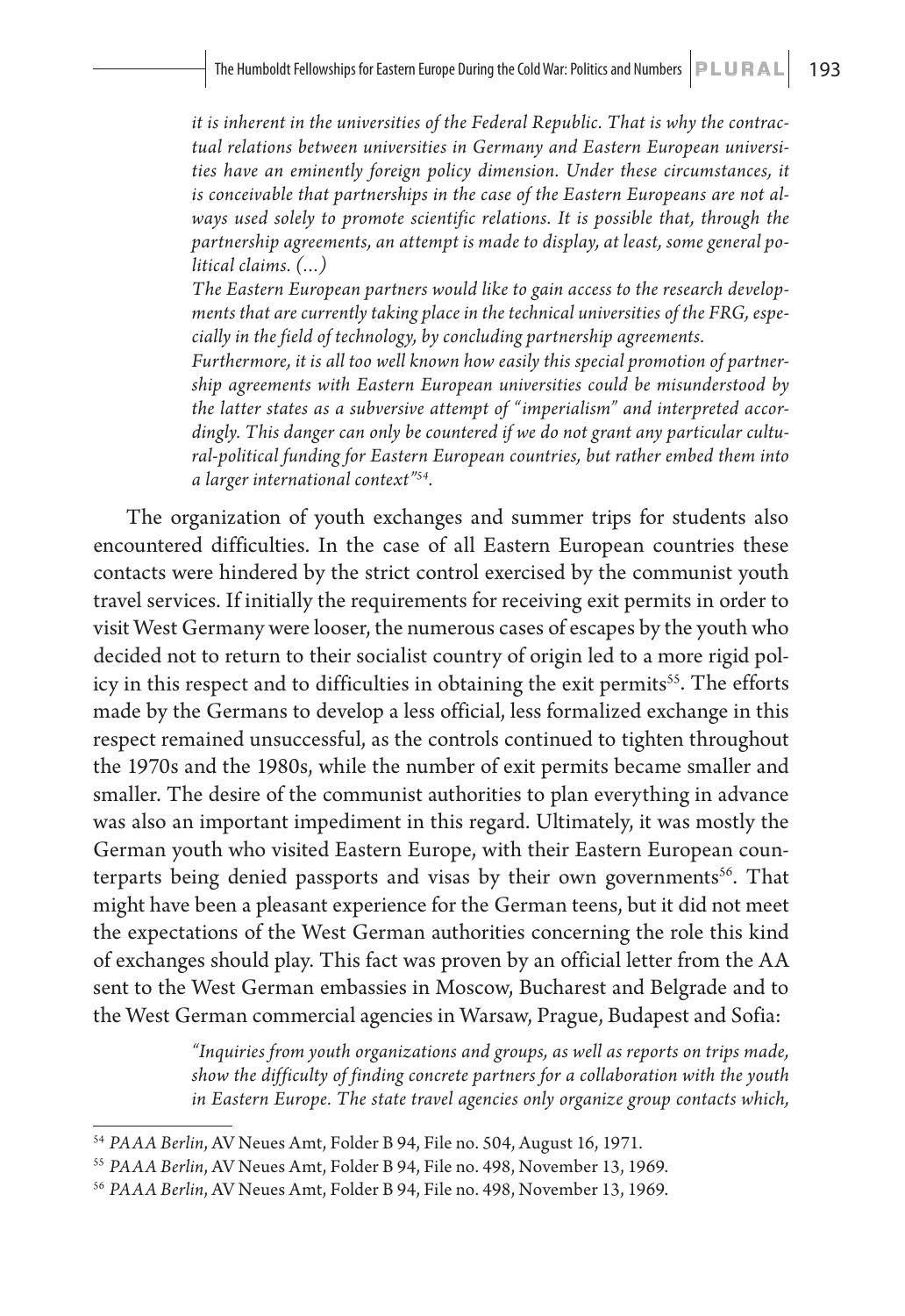*due to their time limitation and rigorous organization, do not provide any possibility for actual mutual connection. Therefore, the study trips often take on a touristic character, which is only partially satisfactory for the German young people involved and does not fulfill the purpose of the operation, which is the exchange of views between young people with the aim of raising European awareness"57.*

The many cases of escape were also to blame for the vigilence of the authorities from the communist states with regard to letting their citizens travel to the West. In 1969, for example, 13 out of a group of 28 Romanian young people who visited West Germany at the invitation of the German Society for International Youth Exchange (Deutschen Gesellschaft für Internationalen Jugendaustausch) escaped from the hotel where they were staying, in the small Bavarian city of Füssen, and demanded political asylum. The German media reported that it was the third group of Romanian youth visiting Füssen, and that there were at least 10 people in each of the first two groups who had also decided to remain in the West<sup>58</sup>.

The authorities were exceptionally cautious in allowing the students, researchers, and professors to travel to West Germany for longer periods, for example, in the framework of a scholarship or a fellowship. The Eastern European authorities wished to decide themselves, without any involvement of the funding institution (most often, the DAAD or the Humboldt Foundation), on who were the persons allowed to be sent to specialize or study abroad. They supported people with a certain political profile, mainly those loyal to the communist regime or party members, and, in some cases, secret police informants. In Romania, for example, the future invited scholars and fellows had to obtain permision from the Communist Party, as well as from the Securitate, in order to be granted the exit permits<sup>59</sup>. Moreover, the personal connections of the applicants seemed to weigh more than their professional profile and their qualifications. The Germans denounced several cases of corruption and nepotism<sup>60</sup>. This led to a hybrid application system: there were both so-called "direct applications" for a German fellowship and "indirect applications", the latter being arranged by the scientific institutions and the universities from the communist countries. The consequences of this system were paradoxical: the applicants supported by their states had much less success in getting a fellowship, since their advantage was not their professional qualification and expertise, but rather their prior po-

<sup>57</sup> *PAAA Berlin*, AV Neues Amt/Bukarest, File no. 13316, February 10, 1970.

<sup>58</sup> *Münchner Merkur*, 28.08.1969, apud *PAAA Berlin*, AV Neues Amt, Folder B 94, File no. 575.

<sup>&</sup>lt;sup>59</sup> Irina Nastasă-Matei, "Academic Migration," 153.

<sup>60</sup> *PAAA Berlin*, AV Neues Amt, Folder B 94, File no. 498, November 13, 1969; *PAAA Berlin*, AV Neues Amt/Bukarest, File no. 13328, January 20, 1970.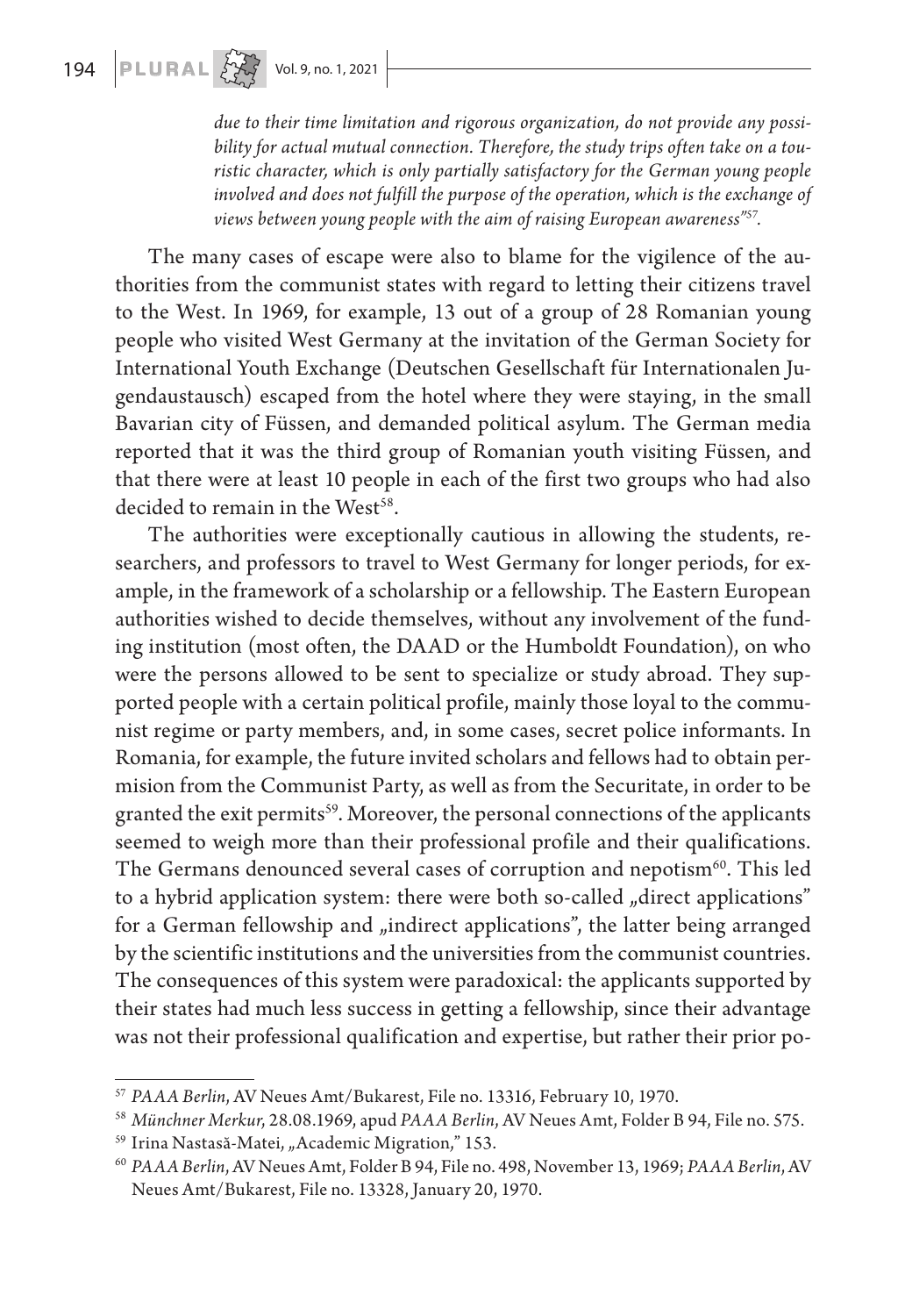litical conduct and their connections. The direct applicants were more likely to receive an invitation to pursue their study and research in West Germany, but they were frequently refused the exit visa by their own states. The reasons for this refusal could be manifold: it could happen for political reasons, such as "unhealthy origin", lack of loyalty or suspect political activity before the end of World War II. It could also occur due to the applicant's choosing of what was perceived to be an unimportant field of research, or simply due to a person's bypassing the formalities and submitting a direct application (the submission itself was problematic, since the papers had to be smuggled out of the country) $61$ . The fact that many scholars did not return was also a factor hampering a more intensive collaboration of this type.

### The Humboldt fellowships for Eastern Europe during the Cold War

The Alexander von Humboldt Foundation was – and still is – the most important and lasting German foundation supporting research and international exchange in virtually every field of theoretical study. Its long history developed in three stages. Between 1860 and 1923 it was devoted to supporting research abroad exclusively for German scholars. After being re-established in 1925, it shifted its focus to supporting mostly foreign scholars who undertook research in Germany, but it was dissolved in 1945 due to the disintegration of Nazi Germany and also because of the role it had played in the Nazi propaganda apparatus $^{62}$ . After 1953, it was recreated in West Germany with the purpose of fostering and supporting scientific and technological development, international academic exchanges, and the FRG's cultural diplomacy.

From 1953 onward, the Alexander von Humboldt Foundation offered very generous and prestigious fellowships to postdoctoral researchers and to established academics and scientists. The funds came mainly from federal sources, i.e., the Ministry of Foreign Affairs and the Ministry of Education. Only a very small percentage of the budget came from private donations. The organization and functioning of the Foundation are politically independent; the institution enjoys administrative autonomy and uses a series of independent commissions

<sup>&</sup>lt;sup>61</sup> Irina Nastasă-Matei, "Academic Migration," 152. See, for example: *PAAA*, AV Neues Amt, Folder Bukarest, File no. 13328, 20 January 1970; File no. 13348, 21 February 1972; File no. 13348, 19 March 1972; File no. 13353, 24 March 1976.

<sup>62</sup> See Holger Impekoven, *Die Alexander von Humboldt-Stiftung und das Ausländerstudium in Deutschland 1925-1945. Von der* "*geräuschlosen Propaganda*" *zur Ausbildung der* "*geistigen Wehr*" *des* "*Neuen Europa*" (Göttingen: Vandenhoeck&Ruprecht Verlag & Bonn University Press, 2013).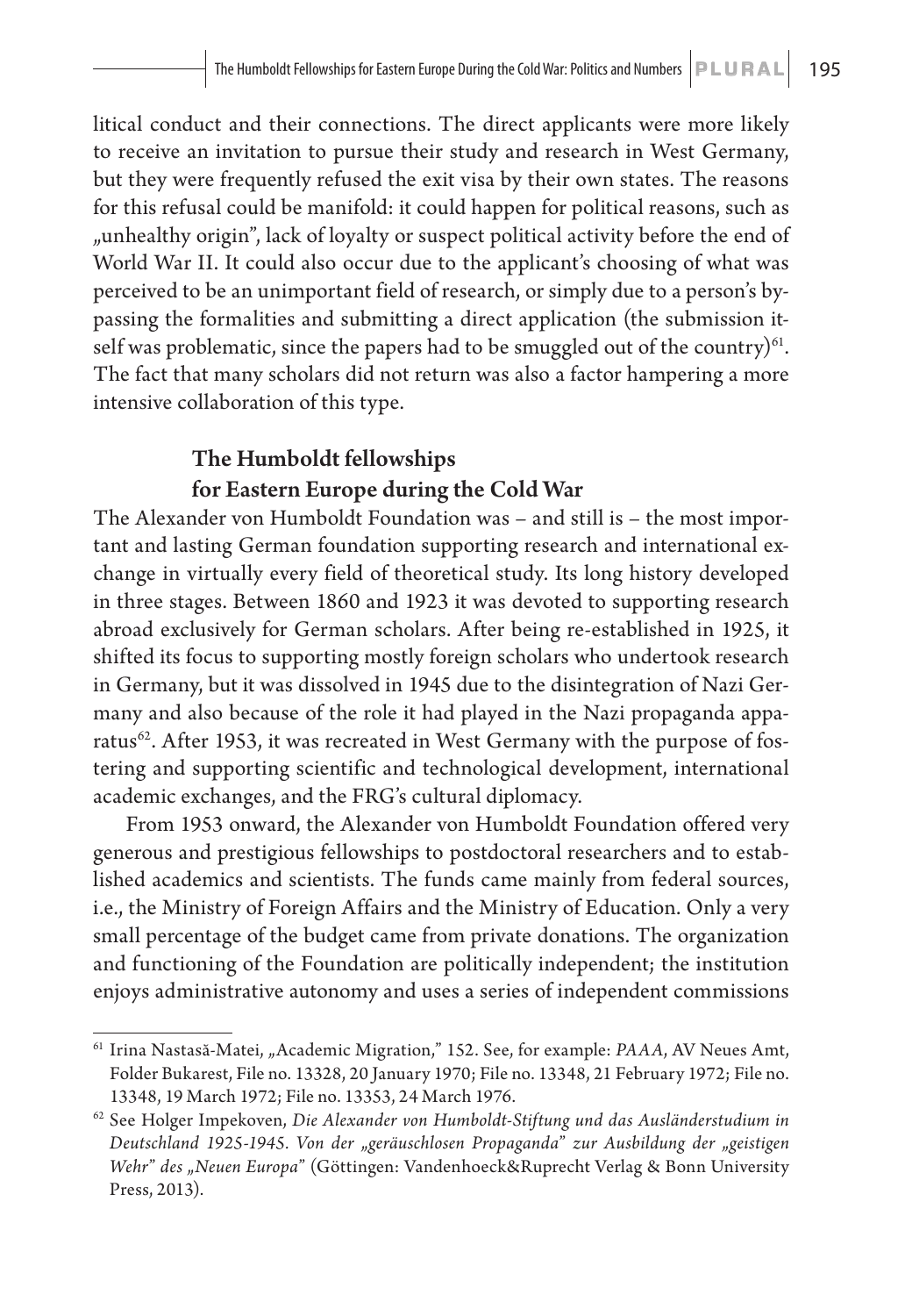# 196 **PLURAL**  $\left\{\begin{matrix} 1 & 0 & 0 \\ 0 & 1 & 0 \\ 0 & 0 & 0 \end{matrix}\right\}$  Vol. 9, no. 1, 2021

for the scientific assessment and analysis of the applications. The criteria for granting the fellowships are based on academic excellence and do not take into account any quotas.

Although the Foundation is politically independent, the distribution of fellowships usually reflected the various developments in international relations and the shifting orientation of Germany's foreign policy. A strong German influence and good diplomatic relations with a certain country meant that a high number of applications were submitted from that country, which led to a high number of fellowships awarded. First, the potential fellows needed to become familiar with the Foundation's offers; second, they had to be able to send their applications, and, in case of success, to be able to travel to the FRG; and third, the Foundation should have been able to respond financially to the increasing rate of demand by requesting more funding from the government, in order to maintain its success rate. Consequently, the Foundation's budget increased constantly: there were 1502 fellowships awarded between 1953 and 1963. The number almost doubled between 1964 and 1973 (growing to 2948 fellowships), doubling again during the next decade, with 4567 fellowships awarded between 1974 and 1983 (see Table I). The number of applications received also went up proportionally, so that the overall success rate increased only slightly.

Since the Foundation was involved from the beginning in developing the framework for the academic relations with Eastern Europe – as shown above, it was an important actor in establishing university partnerships between the FRG and the countries of the Eastern bloc - it was only natural that Humboldt fellowships would be also awarded to people from this region. Scholars from Yugoslavia could benefit from this opportunity from the very beginning. Two Humboldt fellowships were offered to two Yugoslav academics in 1954.<sup>63</sup> This was possible only in the context of Tito's neutrality policy pursued after 1948 and due to Yugoslavia's good relations with the FRG. The collaboration with the other socialist countries began somewhat later. Although there were very few applications from Poland and Hungary, enjoying the unusually high success rate of over 60%, only from the mid 1960s one can speak about a consistent access of people from Eastern Europe to this academic opportunity. This coincides with the establishment of economic and political relations between the FRG and the states of the Eastern bloc, which was followed by the development of academic links, as described above. Only in a more formalized context, and only after the Foundation had secured the collaboration of the socialist governments, could candidates from Eastern Europe more easily apply and, if successful, travel to West Germany.

<sup>63</sup> Humboldt Stiftung, *Alexander-von-Humboldt Stiftung 1953-1983* (Bonn, 1983), 123.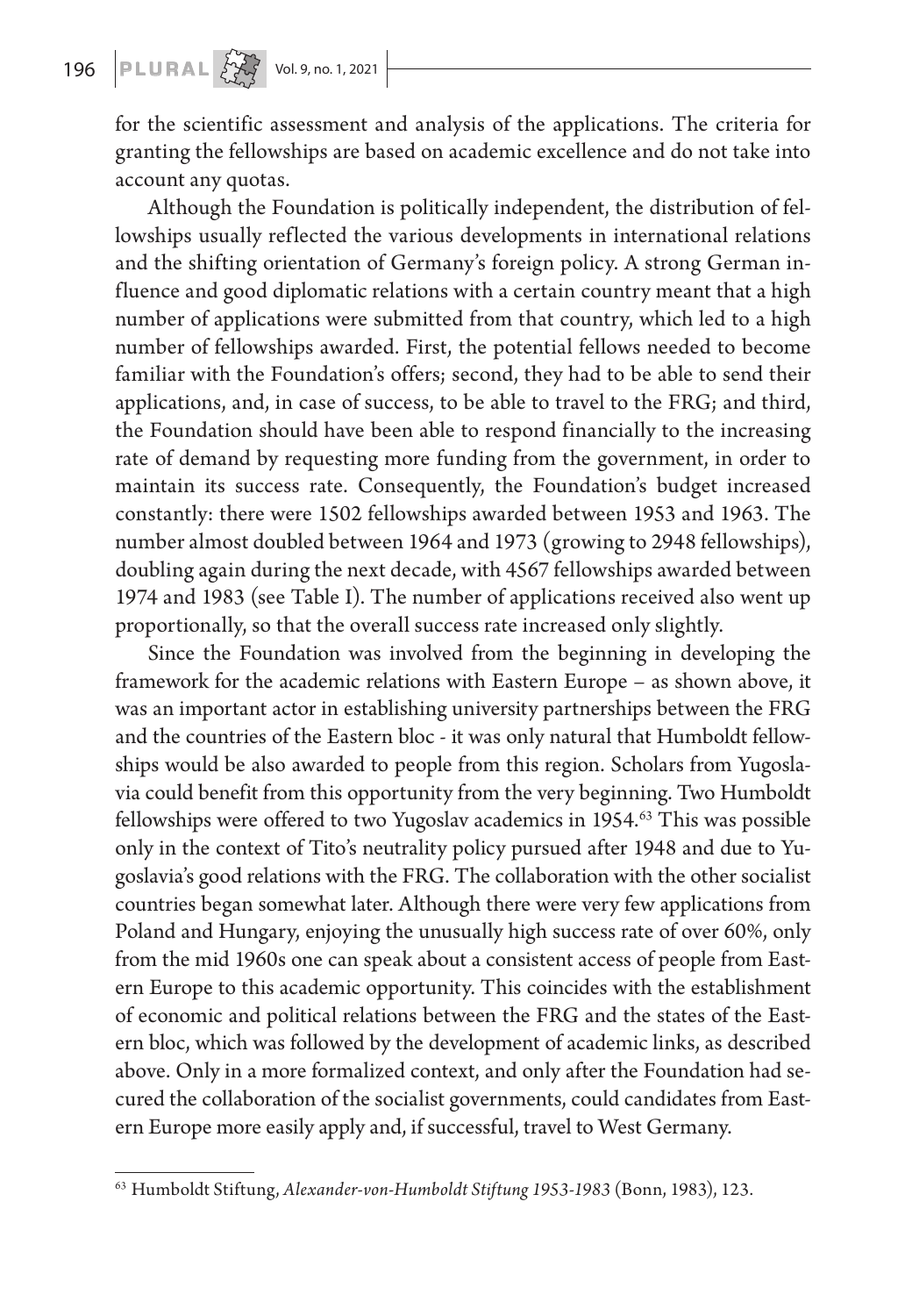In what follows, the reports and statistics put together by the Foundation itself are the main sources for determining the number of fellowships awarded to people from Eastern Europe and the evolution of the relations with each of the socialist countries. These reports and statistics were published annually, but also at the end of each decade of the Foundation's reestablishment in 1953. I used mostly the report drawn up in 1993, since it comprised the entire period on which my article focuses. I also consulted the report from 1983, which offered plenty of details regarding the specific countries of origin of the fellows.

These statistics show clearly that the fellows from the Eastern bloc made up an important percentage among the recipients of the Humboldt fellowships, particularly starting with the second decade of the Foundation's reestablishment, from 1964 onward (see Table 1). Not only was the number of applications from this region high, but so was their success rate. In some periods, the success rate was above 40%, which was much higher than the similar rate for people coming from established Western academic milieus. This fact highlights, once again, the FRG's – and the Foundation's – aim to support people from that region. Among the top 10 countries sending the most fellows to the Foundation between 1953 and 1989, three were Eastern European (Poland in  $4<sup>th</sup>$  place, Yugoslavia in  $5<sup>th</sup>$  and Czechoslovakia in  $7<sup>th</sup>$  place)<sup>64</sup>.

The statistics also reflect the fluctuations regarding the number of Humboldt fellows from specific Eastern European countries. This can be directly linked to internal political developments in particular countries, to various changes in the balance of international relations during the Cold War, as well as to the evolution of each country's relations with the FRG. This shows that the political factor had a decisive impact on the number of applications, and on the success rate. Although it was less obvious from the statistics, the reports also highlighted the actual ability of East European scholars to visit West Germany. The political implications were fully acknowledged by the Foundation's officials in later reports:

> *"The Foundation is politically neutral. It sponsored scholars from Central and Eastern Europe long before the establishment of diplomatic relations: from (the former) Yugoslavia – since 1954, from Poland and Hungary since 1959, from Bulgaria since 1964, from (the former) Czechoslovakia since 1965, from Romania since 1966 and from the (former) Soviet Union since 1970. About 2,500 scholars from Central and Eastern Europe had been sponsored by 1989, which amounts to one fifth of all Humboldtians invited by that time.*

<sup>64</sup> Kurt-Jürgen Maaß, *Bridges for Research. Range and Impact of the Humboldt Foundation* (Berlin: Alexander von Humboldt Foundation, 1989), 36.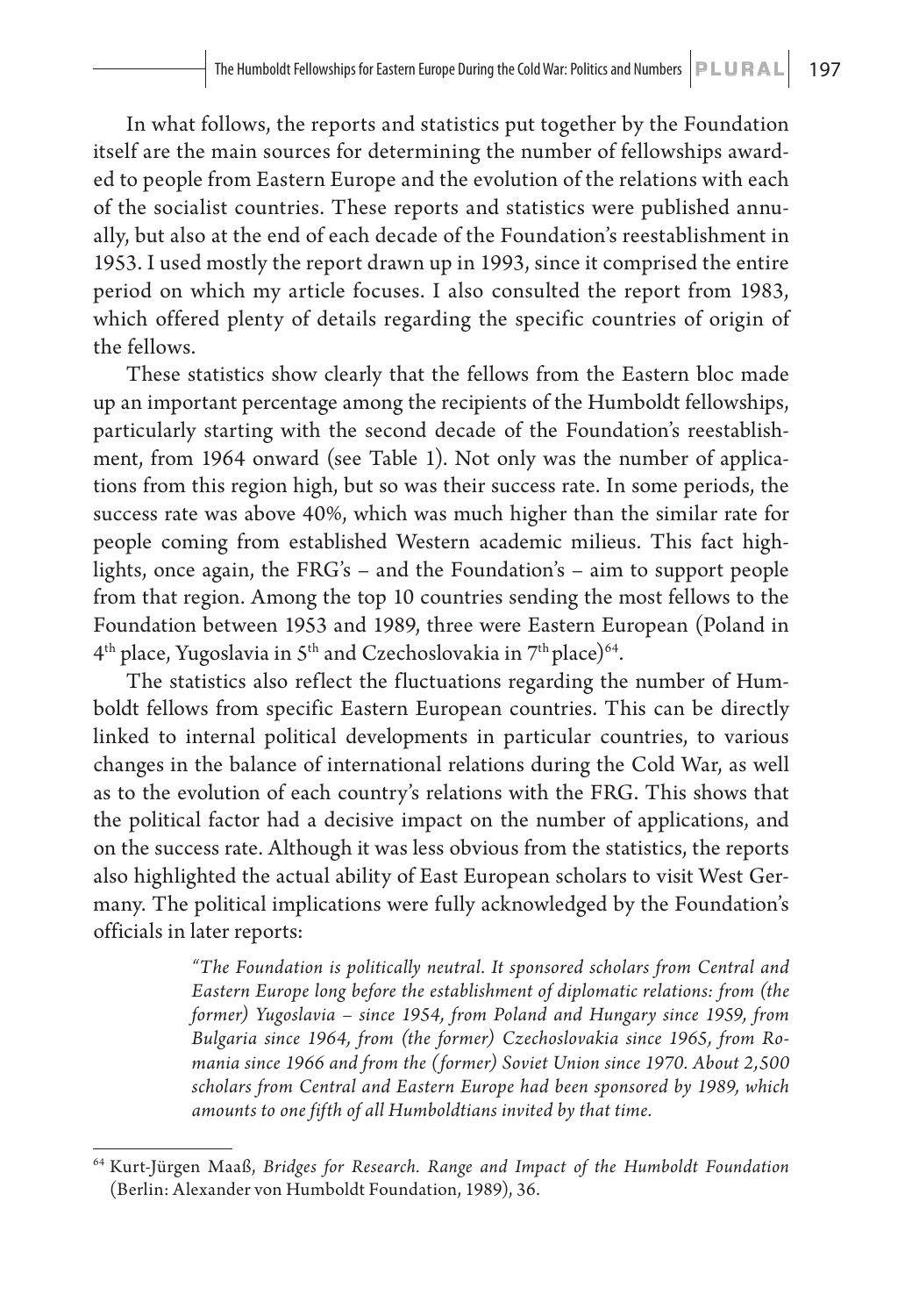*However, academic exchanges were frequently influenced by political events. During the "Prague Spring," in the late 1960s, Czechoslovakia was at the top of the Humboldt Foundation's sponsorship statistics for two years. After that, this number quickly dropped to zero. At the beginning of the 1970s, during the "period of relaxation", many scholars from Romania came to Germany, but almost none arrived during the subsequent political "cold war". By 1988, only 76 research fellowships had been granted to scholars from the former Soviet Union"65.*

| <b>Country</b>             | 1953-1963                |                          |                          | 1964-1973 |                   |               | 1974-1983 |                          |               | 1984-1993 |                |      |
|----------------------------|--------------------------|--------------------------|--------------------------|-----------|-------------------|---------------|-----------|--------------------------|---------------|-----------|----------------|------|
|                            | A                        | B                        | $\frac{0}{0}$            | A         | B                 | $\frac{0}{0}$ | A         | B                        | $\frac{0}{0}$ | A         | B              | $\%$ |
| Romania                    | $\overline{a}$           | $\overline{\phantom{a}}$ | $\overline{\phantom{a}}$ | 472       | 164               | 34,7          | 177       | 49                       | 27,7          | 181       | 38             | 21   |
| <b>Bulgaria</b>            | 1                        | $\overline{\phantom{0}}$ | $\overline{\phantom{0}}$ | 305       | 111               | 36,4          | 236       | 74                       | 31,4          | 447       | 86             | 19,2 |
| Czechoslo-<br>vakia        | 1                        |                          | $\overline{\phantom{a}}$ | 734       | 283               | 38,6          | 64        | 28                       | 43,8          | 76        | 27             | 35,5 |
| Czechoslo-<br>vak Republic |                          |                          |                          |           |                   |               |           |                          |               | 217       | 63             | 29   |
| Poland                     | 13                       | 8                        | 61,5                     | 286       | 118               | 41,3          | 1176      | 434                      | 36,9          | 1898      | 400            | 21,1 |
| <b>USSR</b>                | $\overline{\phantom{0}}$ | $\overline{\phantom{0}}$ |                          | 5         | $\overline{2}$    | 40            | 78        | 48                       | 61,5          | 10        | $\overline{7}$ | 70   |
| Russia                     | $\qquad \qquad -$        | $\overline{\phantom{a}}$ | $\overline{\phantom{a}}$ |           | $\qquad \qquad -$ |               |           | $\overline{\phantom{0}}$ |               | 1057      | 345            | 32,6 |
| Hungary                    | 26                       | 17                       | 65,4                     | 134       | 57                | 42,5          | 211       | 93                       | 44,1          | 411       | 175            | 42,6 |
| Yugoslavia                 | 260                      | 88                       | 33,8                     | 642       | 178               | 27,7          | 254       | 76                       | 29,9          | 260       | 54             | 20,8 |
| France                     | 65                       | 19                       | 29,2                     | 111       | 44                | 39,6          | 158       | 72                       | 45,6          | 392       | 189            | 48,2 |
| Great Britain              | 72                       | 35                       | 34,7                     | 226       | 95                | 42            | 369       | 173                      | 46,9          | 300       | 152            | 50,7 |
| <b>USA</b>                 | 168                      | 50                       | 29,8                     | 764       | 280               | 36,6          | 1302      | 674                      | 51,8          | 1136      | 594            | 52,3 |
| Egypt                      | 264                      | 68                       | 25,8                     | 484       | 103               | 21,3          | 487       | 88                       | 18,1          | 339       | 41             | 12,1 |
| India                      | 567                      | 121                      | 21,3                     | 774       | 177               | 22,9          | 2256      | 450                      | 19,9          | 1724      | 272            | 15,8 |
| China                      |                          |                          |                          |           |                   |               | 546       | 172                      | 31,5          | 1149      | 323            | 28,1 |
| Taiwan                     | 69                       | 16                       | 23,2                     | 76        | 15                | 19,7          | 75        | 27                       | 36            | 49        | 10             | 20,4 |
| Japan                      | 520                      | 247                      | 47,5                     | 1003      | 433               | 43,2          | 1281      | 593                      | 48,7          | 921       | 438            | 47,6 |
| Argentina                  | 178                      | 65                       | 36,5                     | 142       | 48                | 33,8          | 161       | 60                       | 37,3          | 171       | 69             | 40,4 |
| <b>Total</b>               | 4746                     | 1502                     | 31,6                     | 8860      | 2948              | 33,3          | 12632     | 4567                     | 36,2          | 15456     | 4897           | 31,7 |

| Table 1: Humboldt fellows from various countries, 1953-199366 |  |
|---------------------------------------------------------------|--|
|---------------------------------------------------------------|--|

A – Number of applications

B – Number of fellowships awarded

% - Success rate

Yugoslavia was very well represented among the recipients of the Humboldt fellowships. Its collaboration with the Foundation started already in 1954 and intensified from 1960 onward. In 1959, for example, 2% of the total Humboldt

<sup>65</sup> "New programme initiatives for the promotion of research in Central and Eastern Europe", in Alexander-von-Humboldt Stiftung / Foundation, *Jahresbericht / Annual Report 2000*, 14.

<sup>66</sup> Humboldt Stiftung, *Alexander-von-Humboldt Stiftung 1953-1993. 40 Jahre im Dienst von Wissenschaft und Forschung*, 279-283.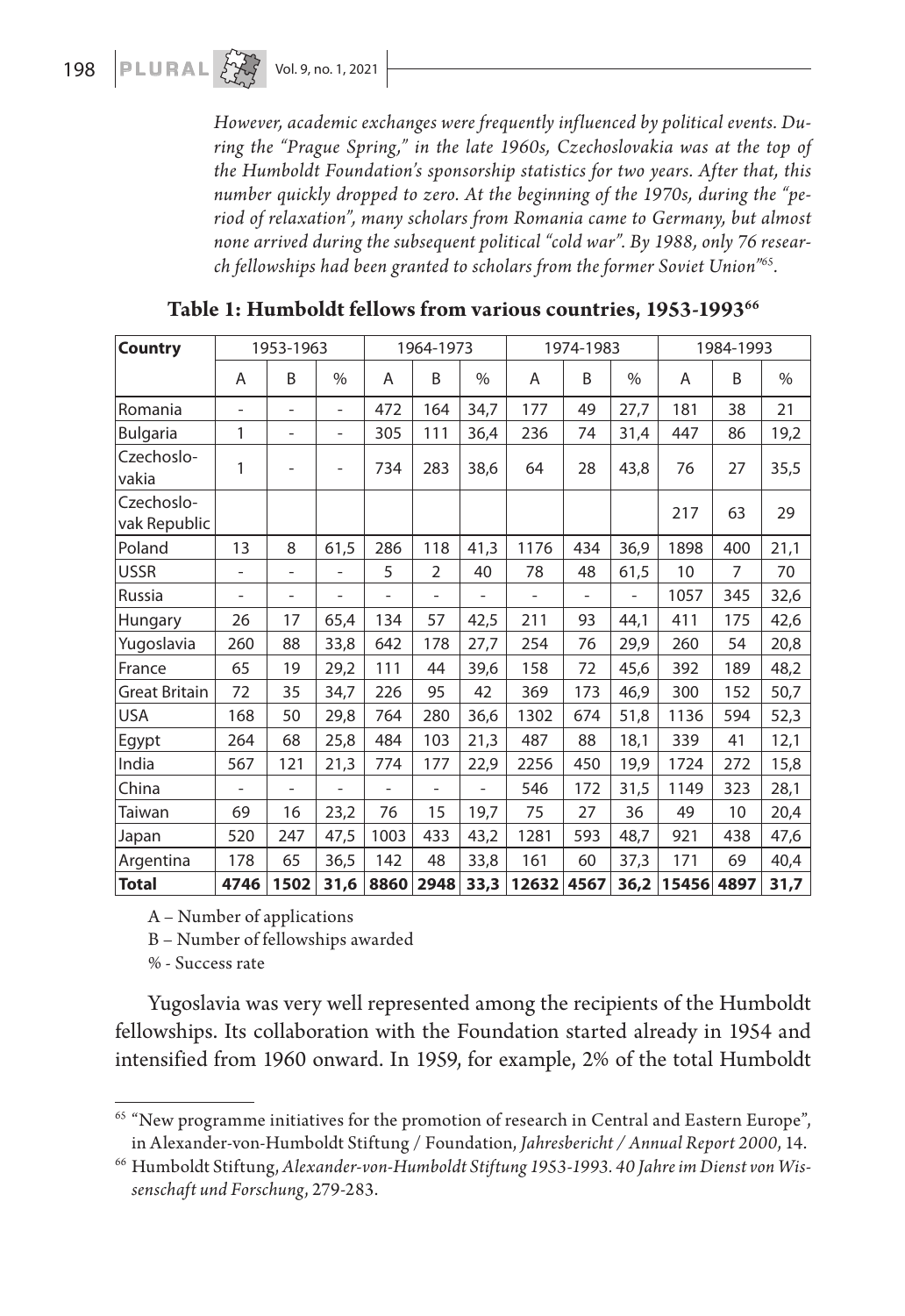fellows came from Yugoslavia (3 people), while in 1960 and 1961 over 8% (11, and, respectively, 16 fellows were of Yugoslav origin. By 1962, this number increased to 12.3% (22 fellows). The tendency remained similar throughout the 1960s: between 20 and 30 Yugoslav fellows were admitted each year, representing around 10%, or higher, of the total number of fellowship recipients. The numbers started to drop slowly in the 1970s (amounting to 5-10 fellows per year, with a maximum of 15 in 1971, i.e., 1-3% of the total) and decreased dramatically in the 1980s, to just a few Yugoslav fellows per year (around 1%). The reason for this decrease is not clear, but it might have been caused by the economic crisis unfolding during that era, which had hit Yugoslavia particularly hard.

From among the Yugoslav recipients, 53% were working in the field of natural sciences (mostly medicine, with some also working in chemistry and pharmacy). 35% were specialized in the humanities, and 12% were engineers. Especially surprising is the significant number of Yugoslav scholars coming to West Germany who specialized in the humanities. Their proportion was much higher than the average percentage. Among these scholars, the majority was studying philosophy (apparently, a long-standing tradition). Many of them were pursuing careers in law, letters, German studies and other foreign languages<sup> $67$ </sup>. Most of the Yugoslav Humboldt fellows were tenured at institutions based in three important Yugoslav academic centers: Zagreb, Belgrade, and Ljubljana<sup>68</sup>.

Poland was generally very close to Germany and to German culture. Traditionally, the modern Polish elite had been educated at German institutions of higher education. The 20<sup>th</sup> century was no exception in this respect: up until Word War II, Polish students, for example, made up the largest group of foreign students at German universities. The events of World War II, however, put a major strain on the Polish-German relations. Poland's collaboration with West Germany proved to be very difficult in the first postwar decades, intensifying only after 1970.

The number of Polish Humboldt fellows was relatively small (corresponding to a small number of applications) up until 1971. It amounted to 1-2 fellows a year in the early 1960s, growing to 5-9 fellows per year between 1964 and 1971. Then, their number started to increase significantly, to about 30, 40, and even 50 Polish fellows per year during the next decades. In some cases, Polish academics received more than 10% of the total number of fellowships awarded. This fact made Polish scholars one of the most well represented groups of recipients. They were surpassed only by academics from countries such as Japan,

<sup>67</sup> Humboldt Stiftung, *Alexander-von-Humboldt Stiftung 1953-1983*, 122-123.

<sup>68</sup> Maaß, *Bridges for Research*, 38.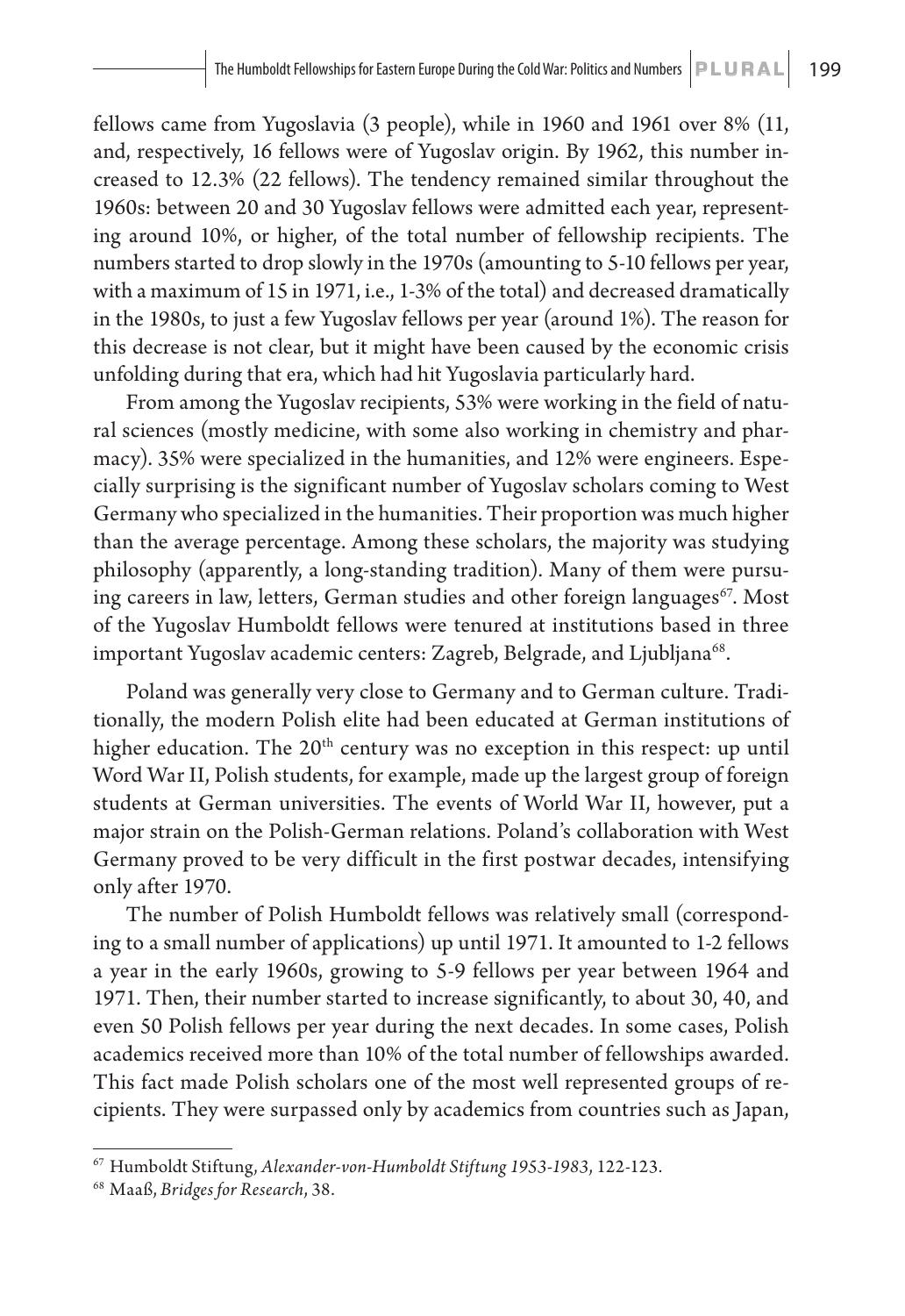# 200 **PLURAL**  $\left\{\begin{matrix} 2 & 3 \\ 3 & 4 \end{matrix}\right\}$  Vol. 9, no. 1, 2021

India and the US, which were the Foundation's closest collaborators. Poland thus was the most broadly represented socialist country in the overall activity of the Humboldt Foundation.

Most of the Polish fellows were working in technical fields (engineers amounted to 20%). Many others were active in the medical field (14%), chemistry/pharmacy (11%), physics, and astrophysics  $(10\%)^{69}$ . The number of scholars from the humanities who received (and were able to accept) these grants was surprisingly high: 1/3 of the Polish Humboldt fellows during the Cold War were researching, while in West Germany, in the fields of history and law. This trend was atypical for the socialist countries which, in general, preferred to benefit technologically and scientifically from the more developed knowledge available in the West. Probably, the long-shared history between the two countries especially contributed to the unusually high number of Polish historians who had received the support of the Foundation. Most of the Polish Humboldt fellows were employed at universities and research institutes in Warsaw, Cracow, and Poznan<sup>70</sup>.

The access of the Hungarian scholars to Humboldt fellowships was one of the broadest among the countries of the Warsaw Pact. The first Hungarian received a fellowship and could travel to West Germany as soon as 1960. 43 Hungarian academics were able to apply between 1960 and 1963, while their success rate was particularly high: 65.4% were accepted (see Table I). In fact, Hungary had one of the highest success rates of the Humboldt fellowships, averaging at about 45% throughout the period of the Cold War. The Foundation could also freely collaborate with the Hungarian government. This collaboration reached an impressive level, so that, starting from 1982, Hungarian state institutions ceased to be directly involved in the selection of candidates. All applications received by the Foundation from Hungary were so-called "direct applications". Almost 1/3 of the Hungarian fellows worked in the field of medicine, with many also conducting research in chemistry/pharmacy and biology. Only a minority of the Hungarian fellowship recipients were engineers or worked in technical fields. Very few successful Hungarian candidates were coming from the humanities (mostly from the field of law) $71$ .

The Foundation's relations with the Bulgarian fellows followed the same pattern as in the case of most East European countries. The first Bulgarian scholars came to West Germany in the mid-1960s. Their numbers increased

<sup>69</sup> Humboldt Stiftung, *Alexander-von-Humboldt Stiftung 1953-1983*, 130-131.

<sup>70</sup> Maaß, *Bridges for Research*, 38.

<sup>71</sup> Humboldt Stiftung, *Alexander-von-Humboldt Stiftung 1953-1983*, 142-143.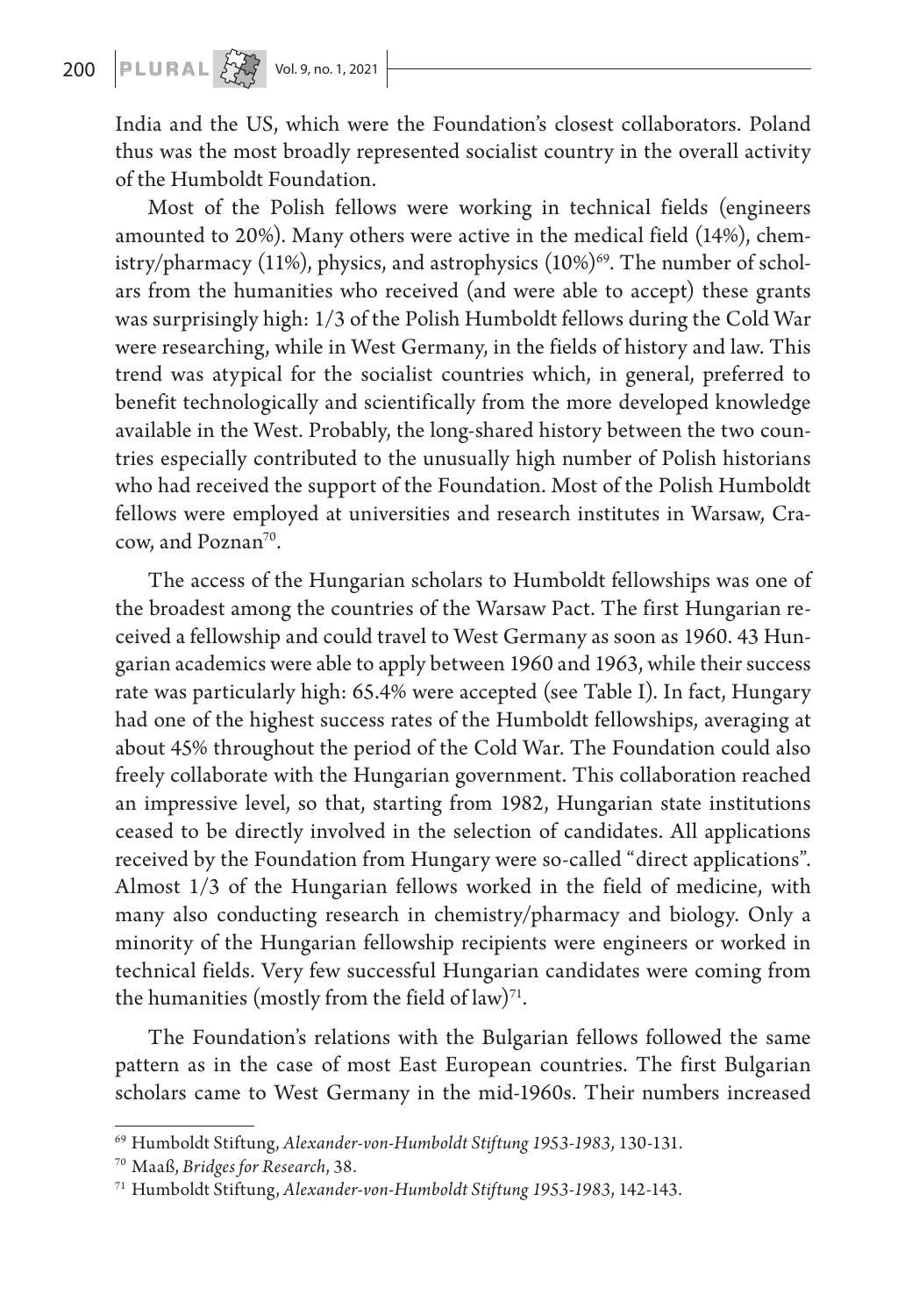year by year until the mid-1970s, when the figures started to drop. Throughout the 1970s, their presence was, on average, of almost 10 fellows/year, which amounted to just under 3% of the total number of fellows. Also, in the case of the Bulgarians, the majority of fellows took up fellowships in fields belonging to the natural sciences (73%), mostly medicine and chemistry/pharmacy; 19% were engineers, and only 8% were scholars from the humanities (mostly philosophers, linguists, and artists) $72$ .

Similarly to Bulgaria, Romania developed rather late a stable connection with the Humboldt Foundation. The first two Romanian fellows arrived to West Germany in 1966. They did not apply for the fellowship, but were invited instead73, which shows even more clearly the Foundation's interest in also supporting scholars from this country. This practice of inviting the fellows directly was something exceptional. It only happened during the initial period of the cooperation. Later on, the candidates had to submit regular applications, like all the other potential fellows, even when aiming for a second fellowship (i.e., as repeatedly invited scholars).

Throughout the next few years, the number of Romanian fellowship recipients witnessed a continuous growth, up to a maximum of 38 fellows in 1970. This made the group of Romanian fellows the biggest national cohort that year (they represented 13% of the total number of fellowship recipients). Subsequently, their number started to sink as quickly as it had grown. By 1975, there were only 9 Romanian Humboldt fellows in West Germany, a number which dropped to 5 in 1977 and 2-4 per year during the following decade<sup>74</sup>. Most of the Romanian fellows, around 60%, were scholars specializing in natural sciences – physics, mathematics, biology. About 20% were engineers, and the remaining 20% were specialists in the humanities – German studies, history and philosophy75.

1964 was the year when the first Czechoslovak Humboldt fellows arrived to West Germany. The links of the Humboldt Foundation with this country were completely dependent on the international political events and context. Thus, if in 1964 only five Czechoslovak scholars received Humboldt fellowships, in 1965 there were already 22 recipients. During each of the three consecutive years, 1967, 1968 and 1969, the Czechoslovak group constituted around 25% of the total number of people receiving the fellowships awarded by the Foun-

<sup>72</sup> Humboldt Stiftung, *Alexander-von-Humboldt Stiftung 1953-1983*, 102-103.

<sup>73</sup> *PAAA Berlin*, AV Neues Amt/Bukarest, File no. 13350.

<sup>&</sup>lt;sup>74</sup> Irina Nastasă-Matei, "Academic Migration," 148-154.

<sup>75</sup> Humboldt Stiftung, *Alexander-von-Humboldt Stiftung 1953-1983*, 132-133.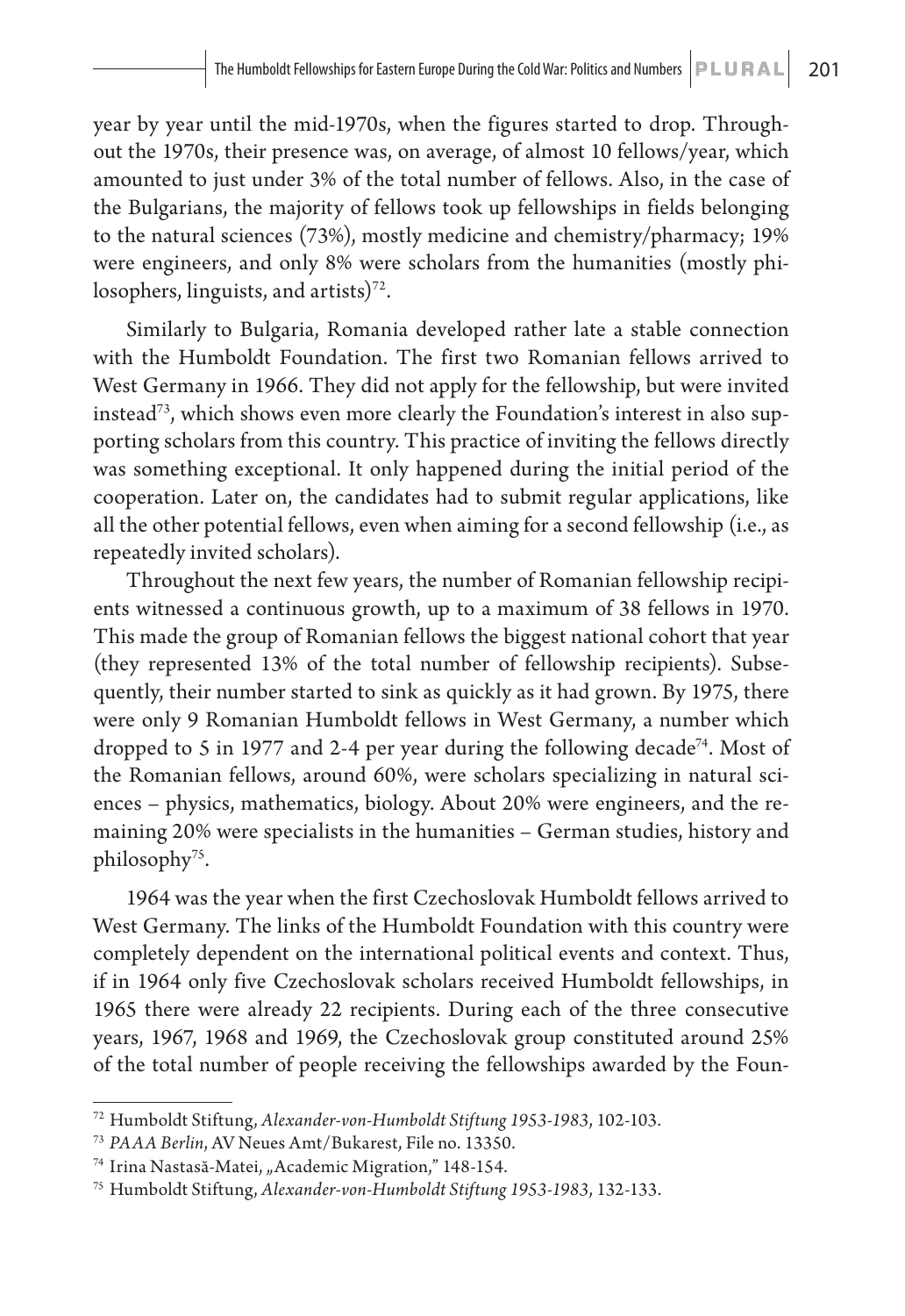dation in those years (there were 64 Czechoslovak fellows in 1967, 75 in 1968, and 63 in 1969). This trend coincided with the Prague Spring and marked the liberalization period in the country, during which the Czechoslovaks could apply freely and consequently leave the country. It also showed West Germany's interest in and the Foundation's willingness to provide significant support in order to encourage this democratization process. However, following the Soviet invasion and the reversing of Dubček's reforms, the number of Czechoslovak fellows decreased sharply, to 5 in 1971 and then to only one/year or none during the following decade. The 1980s saw a somewhat better representation of the Czechoslovak scholars, but their number amounted only to several fellows (5-8/year, making up 1-2% of the total number of fellows).

About 70% of the Czechoslovak Humboldt fellows during the Cold War were conducting research in the field of natural sciences (mostly in medicine, chemistry/pharmacy and biology), with many also specializing in agriculture and forestry. 24% of the fellows were scholars in the field of humanities, which was above average. Among them most were historians. Only a handful of fellows were engineers  $(6%)^{76}$ . Most of the Czechoslovak fellows came from Prague and Bratislava<sup>77</sup>.

Unlike its political allies, who managed, especially after the mid 1960s, to develop a significant degree of academic collaboration with the FRG, the Soviet Union was in a very different situation. In spite of the "Moscow Treaty" signed in 1970 and the subsequent agreement regarding the cultural collaboration between the two states, concluded in 1972, the presence of Soviet scholars in West Germany was very restricted and limited throughout the whole period of the Cold War. There were in fact so few Humboldt fellows from the USSR, that the reports of the Foundation do not even provide an analysis regarding the relations with that country, contrary to the case of the other socialist countries from Eastern Europe. Between 1953 and 1991, only 93 scholars from the USSR were able to apply for a Humboldt fellowship, and only 57 received it (see Table 1). Moreover, among the 48 scholars that received it in the decade 1974-1983, only 36 were able to actually travel to West Germany<sup>78</sup>. Consequently, among the 38 Soviet fellows accepted between 1963 and 1983, 11 pursued research in the field of physics; 9 - in biology; 4 – in each of the following fields: history, mathematics and chemistry-pharmacy; 2 – in geology; and one in each of the following disciplines: literature, sociology, mechanics, and electro-technics<sup>79</sup>.

<sup>76</sup> Humboldt Stiftung, *Alexander-von-Humboldt Stiftung 1953-1983*, 138-139.

<sup>77</sup> Maaß, *Bridges for Research*, 39. 78 Humboldt Stiftung, *Alexander-von-Humboldt Stiftung 1953-1983*, 87.

<sup>79</sup> Humboldt Stiftung, *Alexander-von-Humboldt Stiftung 1953-1983*, 81-82.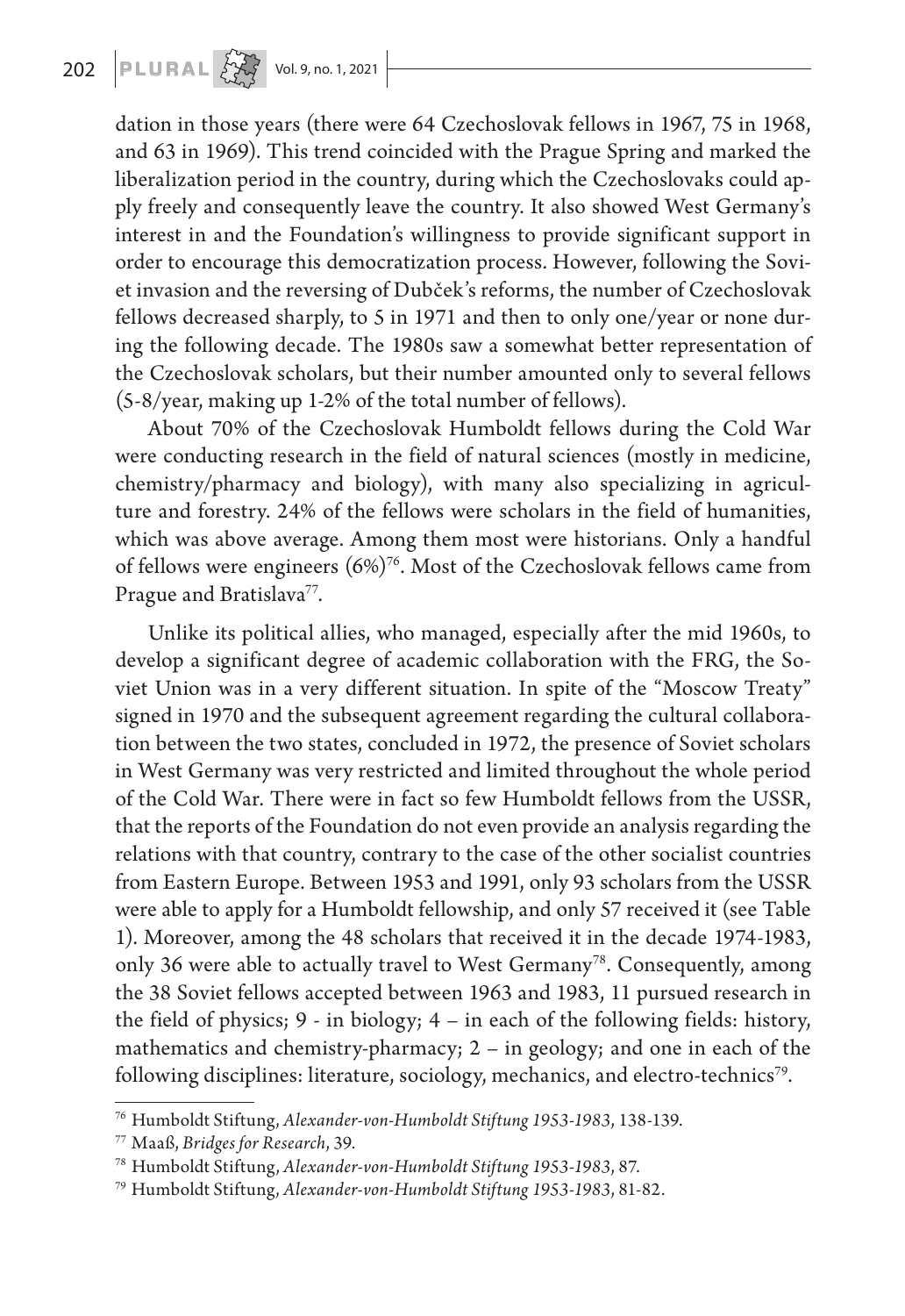#### Conclusion

The Alexander von Humboldt Foundation was very successful in its efforts to increase international academic cooperation and to promote science and knowledge, even during complicated times like the period of the Cold War. This article argues that, in spite of granting the fellowships on the basis of the quality of scholars and applications and in spite of the lack of quotas, the awarding of fellowships to people from the states of the Soviet bloc depended on the political relations between West Germany and these countries, on various developments in their domestic policy, as well as on the events occuring on the international arena. Consequently, the Foundation supported West Germany's East-oriented foreign policy (Ostpolitik) by awarding, since the late 1960s, many fellowships to scholars originating from this region. One can also notice a correlation between some communist countries' struggle to become more autonomous from the USSR, and the increased support of the Humboldt Foundation for scholars from these specific countries. Two relevant examples in this respect are the cases of Czechoslovakia around the time of the "Prague Spring" and Romania during the first years following Ceaușescu's rise to power. One can also notice the decrease in the number of Humboldt fellows from East European countries, once their regimes evolved towards a more authoritarian model and preferred to pursue more distant relations with the West.

The presence of scholars from the Eastern bloc in West Germany during the Cold War most probably played a significant role not only in their professional development, but also in the shaping of their political values. My findings indicate that, although not explicitly, the Foundation's officials were sensitive and open to this possibility. A Foundation's report from 2000 confirms this hypothesis:

> *"Worthy of special mention is the fact that many Humboldtians sponsored under a fellowship programme at universities and research institutions in Germany during the Cold War now hold leading positions in government, the legislatures and the judiciary and contribute substantially to the shaping of the democratization process in Central and Eastern Europe. The Foundation's sponsorship programmes are not designed primarily to produce leading politicians. But it has been proven that science, which is essentially international and open, constitutes the medium through which a disproportionately large number of the members of the new elite are recruited"80.*

This article leaves plenty of open questions, including: the professional and political profile of the Humboldt fellows from Eastern Europe; the conditions

 $^{\rm 80}$  "New programme initiatives for the promotion of research in Central and Eastern Europe", in Alexander-von-Humboldt Stiftung / Foundation, *Jahresbericht / Annual Report 2000*, 16.